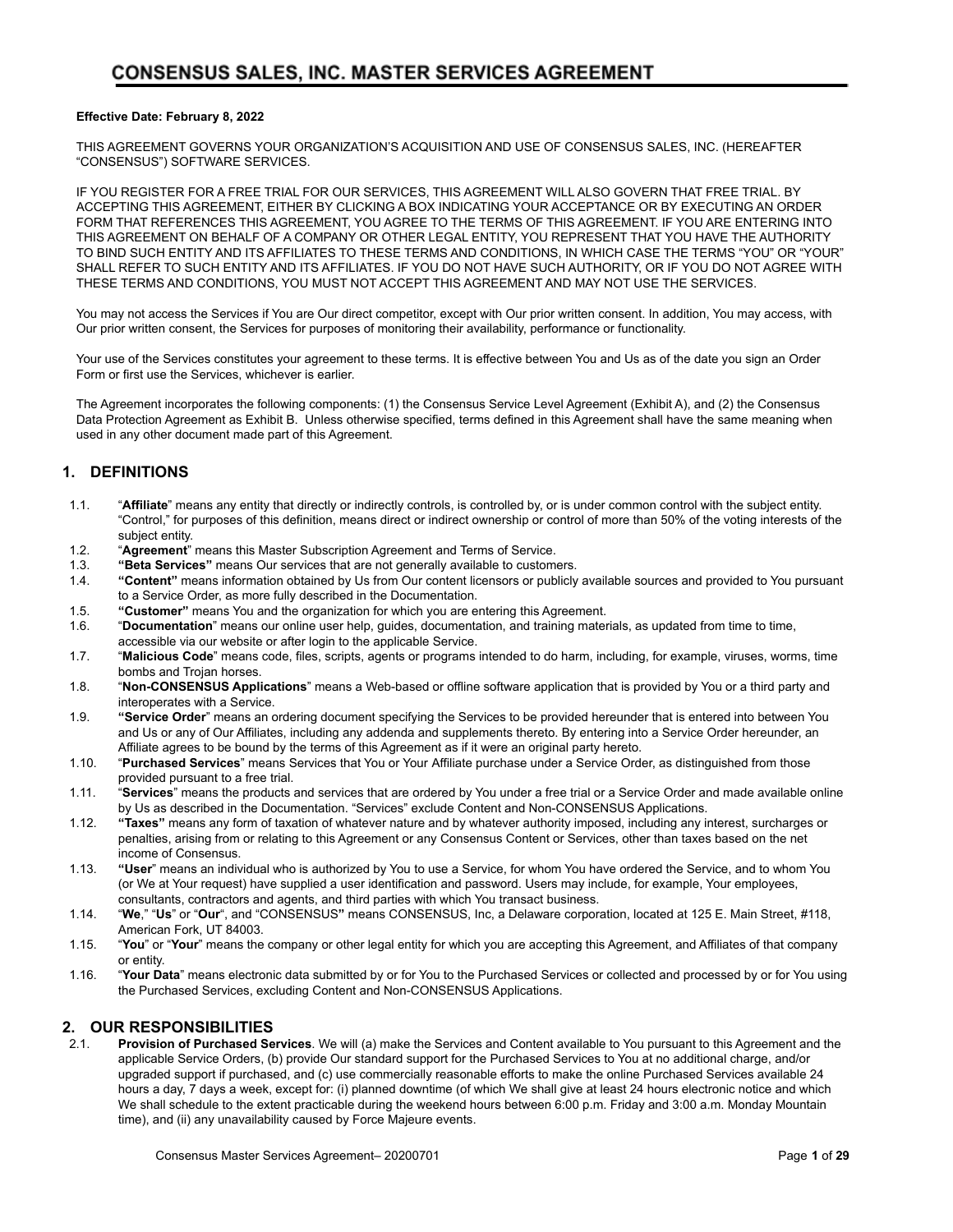- 2.2. **Protection of Your Data**. We will maintain administrative, physical, and technical safeguards for protection of the security, confidentiality and integrity of Your Data, as described in the Documentation. Those safeguards will include, but will not be limited to, measures for preventing access, use, modification or disclosure of Your Data by Our personnel except (a) to provide the Purchased Services and prevent or address service or technical problems, (b) as compelled by law in accordance with Section 8.3 (Compelled Disclosure) below, or (c) as You expressly permit in writing.
- 2.3. **Our Personnel**. We will be responsible for the performance of Our personnel (including Our employees and contractors) and their compliance with Our obligations under this Agreement, except as otherwise specified herein.
- 2.4. **Beta Services**. From time to time, We may invite You to try Beta Services at no charge. You may accept or decline any such trial in Your sole discretion. Beta Services will be clearly designated as beta, pilot, limited release, developer preview, non-production, evaluation or by a description of similar import. Beta Services are for evaluation purposes and not for production use, are not considered "Services" under this Agreement, are not supported, and may be subject to additional terms. Unless otherwise stated, any Beta Services trial period will expire upon the earlier of one year from the trial start date or the date that a version of the Beta Services becomes generally available. We may discontinue Beta Services at any time in Our sole discretion and may never make them generally available. We will have no liability for any harm or damage, including lost or inaccessible data or unavailability of Beta Services, arising out of or in connection with a Beta Service.

### **3. USE OF SERVICES AND CONTENT**

- 3.1. **Subscriptions**. Unless otherwise provided in the applicable Service Order: (a) Services and Content are purchased as subscriptions, (b) subscriptions may be added during a subscription term at the same pricing as the underlying subscription pricing, prorated for the portion of that subscription term remaining at the time the subscriptions are added, and (c) any added subscriptions will terminate on the same date as the underlying subscriptions.
- 3.2. **Usage Limits**. Services and Content are subject to usage limits, including, for example, the quantities specified in Service Orders. Unless otherwise specified; (a) a quantity in a Service Order refers to Users, and the Service or Content may not be accessed by more than that number of Users, (b) a User's password may not be shared with any other individual, and (c) a User identification may be reassigned to a new individual replacing one who no longer requires ongoing use of the Service or Content. If You exceed a contractual usage limit, We may work with You to seek to reduce Your usage so that it conforms to that limit. If, notwithstanding Our efforts, You are unable or unwilling to abide by a contractual usage limit, You will execute a Service Order for additional quantities of the applicable Services or Content promptly upon Our request, and/or pay any invoice for excess usage in accordance with Section 6.2 (Invoicing and Payment).
- 3.3. **Your Responsibilities**. You will: (a) be responsible for Users' compliance with this Agreement, (b) be responsible for the accuracy, quality and legality of Your Data and the means by which You acquired Your Data, (c) use commercially reasonable efforts to prevent unauthorized access to or use of Services and Content, and notify Us promptly of any such unauthorized access or use, (d) use Services and Content only in accordance with the Documentation and applicable laws and government regulations, and (e) comply with terms of service of Non- CONSENSUS Applications with which You use Services or Content.
- 3.4. **Usage Restrictions**. You will not: (a) make any Service or Content available to, or use any Service or Content for the benefit of, anyone other than You or Users, (b) sell, resell, license, sublicense, distribute, rent or lease any Service or Content, or include any Service or Content in a service bureau or outsourcing offering, (c) use a Service to store or transmit infringing, libelous, or otherwise unlawful or tortious material, or to store or transmit material in violation of third-party privacy rights, (d) use a Service to store or transmit Malicious Code, (e) interfere with or disrupt the integrity or performance of any Service or third-party data contained therein, (f) attempt to gain unauthorized access to any Service or Content or its related systems or networks, (g) permit direct or indirect access to or use of any Service or Content in a way that circumvents a contractual usage limit, (h) copy a Service or any part, feature, function or user interface thereof, (i) copy Content except as permitted herein or in a Service Order or the Documentation, (j) frame or mirror any part of any Service or Content, other than framing on Your own intranets or otherwise for Your own internal business purposes or as permitted in the Documentation, (k) access any Service or Content in order to build a competitive product or service, or (I) reverse engineer any Service (to the extent such restriction is permitted by law).
- 3.5. **Removal of Content and Non-CONSENSUS Applications**. If We are required by a licensor to remove Content, or receive information that Content provided to You may violate applicable law or third-party rights, We may so notify You and in such event You will promptly remove such Content from Your systems. If You do not take required action in accordance with the above, We may disable the applicable Content, Service and/or Non-CONSENSUS Application until the potential violation is resolved.

### **4. NON-CONSENSUS PROVIDERS**

- 4.1. **Integration with Non-CONSENSUS Applications**. The Services may contain features designed to interoperate with Non-CONSENSUS Applications. Consensus makes no warranty or guarantee as to the interoperability of any Non-CONSENSUS Application with any Service or Content and Your use of any Non-CONSENSUS application is wholly at Your own risk. To use such features, You may be required to obtain access to Non-CONSENSUS Applications from their providers, and may be required to grant Us access to Your account(s) on the Non-CONSENSUS Applications. If the provider of a Non-CONSENSUS Application ceases to make the Non- CONSENSUS Application available for interoperation with the corresponding Service features on reasonable terms, or Consensus chooses to remove interoperability with any Non-CONSENSUS Application We may cease providing those Service features without entitling You to any refund, credit, or other compensation.
- 4.2. **License to Use Screen-Cast-O-Matic**. If you choose to use the Screen-Cast-O-Matic software ("SCOMS") made available within the Service, Consensus grants you a limited, cancellable, non-exclusive, non-transferrable, and non-assignable license to use SCOMS solely in conjunction with the Services and only while this Agreement is operative. You also agree to be bound by the SCOMS Terms of Service and Privacy Policy found here: <https://screencast-o-matic.com/tos> and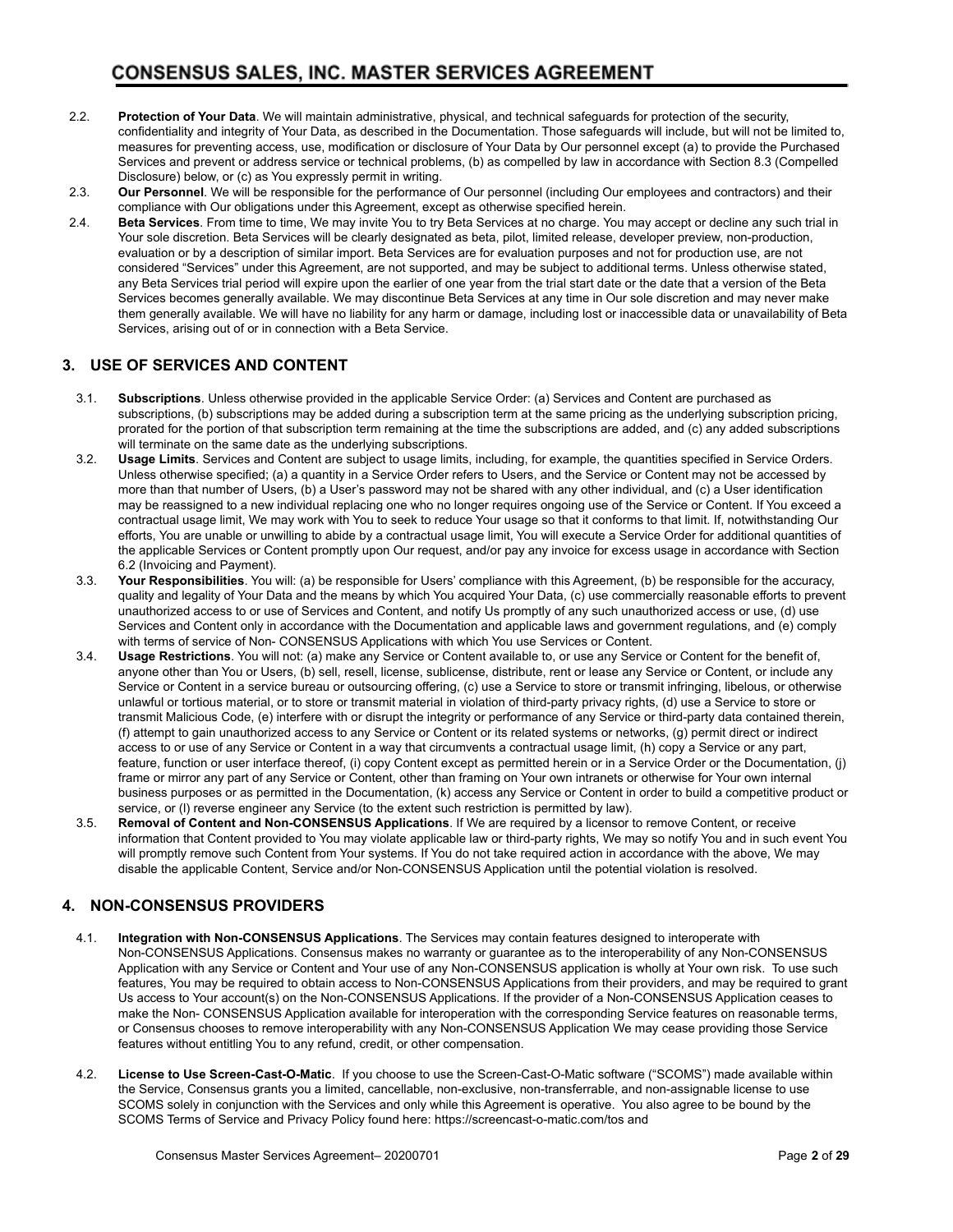<https://screencast-o-matic.com/privacy>. You also agree, solely with regard to SCOMS, to the following: a) SCOMS is provided on an "as is" and "as available" basis. Consensus makes no warranty, express or implied, including without limitation any warranty regarding merchantability, infringement, or the fitness of SCOMS for a particular purpose, or that SCOMS will be suitable or appropriate for the specific requirements of Your use, neither does Consensus warrant that use of SCOMS will be uninterrupted or error-free, b) You will only look to Consensus for any remedy for breach of the terms of this Section 4.2, c) none of the terms of Exhibit A will apply to SCOMS, d) Consensus shall not be liable for any special, indirect, incidental, punitive, or consequential damages, including loss of profits, arising from or related to licensee's use or misuse of SCOMS, even if Consensus has been advised of the possibility of such damages. Additionally, Consensus will have no liability for any claims for direct damages brought by You relating to Your use of SCOMS whether under contract law, tort law, warranty, or otherwise, e) You agree to indemnify and hold harmless Consensus, and its affiliates, officers, directors and employees, from any losses, liabilities, penalties, demands, or claims ("SCOMS Claims") (including the costs, expenses, and reasonable attorney's fees on account thereof) arising from or relating to You use or misuse of SCOMS, including without limitation any SCOMS Claims that may be made by any third party, and any SCOMS Claims relating to or arising from Your violation of SCOMS Terms of Service or Privacy Policy and the foregoing indemnity shall be in addition to any other rights or remedies set forth in this Agreement, and f) the license granted under this Section 4.2 shall not survive the termination of the Agreement.

### **5. FEES AND PAYMENT FOR PURCHASED SERVICES**

- 5.1. **You will pay all fees specified in Service Orders**. Except as otherwise specified herein or in a Service Order: (i) fees are based on Services and Content purchased as identified on a Service Order and not Your actual usage of any products (meaning if you fail to use the Service the full amount of all fees are still due), (ii) payment obligations are non- cancelable and fees paid are non-refundable, and (iii) quantities purchased cannot be decreased during the relevant subscription term.
- 5.2. **Invoicing and Payment**. You will provide Us with valid and updated credit card information, or with a valid purchase order or alternative document reasonably acceptable to Us. If You provide credit card information to Us, You authorize Us to charge such credit card for all Purchased Services listed in the Service Order for the initial subscription term and any renewal subscription term(s) as set forth in Section 12.2 (Term of Purchased Subscriptions). Such charges shall be made in advance, either annually or in accordance with any different billing frequency stated in the applicable Service Order. If the Service Order specifies that payment will be by a method other than a credit card, We will invoice You in advance and otherwise in accordance with the relevant Service Order. Unless otherwise stated in the Service Order, invoiced charges are due net 14 days from the invoice date. You are responsible for providing complete and accurate billing and contact information to Us and notifying Us of any changes to such information.
- 5.3. **Overdue Charges**. If any invoiced amount is not received by Us by the due date, then without limiting Our rights or remedies, (a) those charges may accrue late interest at the rate of 1.5% of the outstanding balance per month, or the maximum rate permitted by law, whichever is lower, and/or (b) We may condition future subscription renewals and Service Orders on payment terms shorter than those specified in Section 6.2 (Invoicing and Payment).
- 5.4. **Suspension of Service and Acceleration**. If any amount owing by You under this or any other agreement for Our services is 30 or more days overdue (or 10 or more days overdue in the case of amounts You have authorized Us to charge to Your credit card), We may, without limiting Our other rights and remedies, accelerate Your unpaid fee obligations under such agreements so that all such obligations become immediately due and payable, and suspend Our services to You until such amounts are paid in full. We will give You at least 10 days' prior notice by email that Your account is overdue, in accordance with Section 13.2 (Manner of Giving Notice), before suspending services to You.
- 5.5. **Payment Disputes**. We will not exercise Our rights under Section 5.3 (Overdue Charges) or 5.4 (Suspension of Service and Acceleration) above if You are disputing the applicable charges reasonably and in good faith and are cooperating diligently to resolve the dispute, however, any dispute outstanding more than sixty (60) days past the invoice date will begin to accrue Overdue Charges according to the terms of Section 5.3
- 5.6. **Taxes**. The Fees set forth in any Service Order are exclusive of, and You agree you are liable for and will pay, all Taxes, including any value added tax and goods and services tax or any similar Tax imposed on or measured by this Agreement. If You are required to withhold or deduct any Taxes from the fees, then You agree to increase the amount payable to Consensus by the amount of such Taxes so that Consensus receives the full amount of all fees. If We have the legal obligation to pay or collect Taxes for which You are responsible under this Section 6.6, We will invoice You and You will pay that amount unless You provide Us with a valid tax exemption certificate authorized by the appropriate taxing authority. For clarity, We are solely responsible for taxes assessable against Us based on Our income, property and employees.
- 5.7. **Future Functionality**. You agree that Your purchases are not contingent on the delivery of any future functionality or features, or dependent on any oral or written public comments made by Us regarding future functionality or features.

### **6. PROPRIETARY RIGHTS AND LICENSES**

- 6.1. **Reservation of Rights**. Consensus and our licensors grant to You only those rights expressly granted in the Agreement with respect to the Consensus Services and Content. Consensus and its licensors reserve all other rights in and to the Services and Content (including all intellectual property rights).
- 6.2. **License by You to Host Your Data and Applications**. You grant Us and Our Affiliates a worldwide, limited- term license to host, copy, transmit and display Your Data, and any Non-CONSENSUS Applications and program code created by or for You using a Service, as necessary for Us to provide the Services in accordance with this Agreement. Subject to the limited licenses granted herein, We acquire no right, title or interest from You or Your licensors under this Agreement in or to Your Data or any Non-CONSENSUS Application or program code. Notwithstanding the aforementioned, You grant to Us and Our Affiliates a royalty-free, perpetual, irrevocable, worldwide license to include your data usage analytics in anonymized aggregate combined with the anonymized data analytics from other customers for the purposes of discovering and establishing best practices and analyzing and publishing trends to the larger sales and marketing automation industry.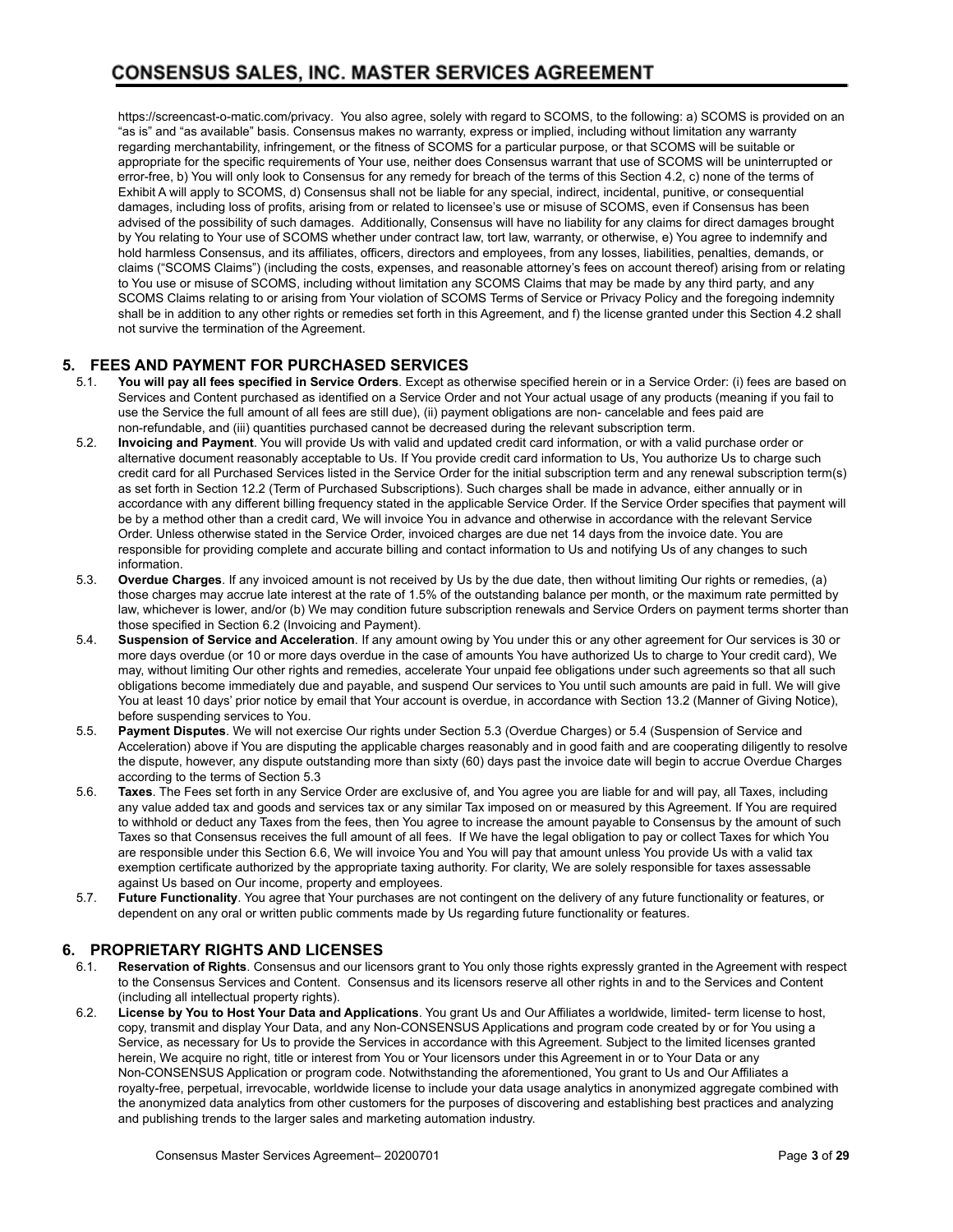- 6.3. **License by You to Use Feedback**. If You choose to voluntarily provide any feedback to Us regarding Consensus Services or Content, We may use such feedback for any purpose, including incorporating the feedback into, or using the feedback to develop and improve Consensus Services and other Consensus offerings without attribution or compensation. You grant Us a perpetual and irrevocable license to use all feedback for any purpose. You agree to provide feedback to Us only in compliance with applicable laws and You represent that You have the authority to provide the feedback and that feedback will not include proprietary information of a third party. We acknowledge and agree that any feedback provided by the You under this Agreement is on an "as is" basis, without any warranty of any kind.
- 6.4. **License and Agreement by You to Be a Reference**. Subject to your satisfaction with the Services and the Content after 90 days, You agree to provide a positive statement, including Your company name, about your experience, either written or in video format, and or case study for use on the CONSENSUS website for marketing purposes. Once provided, You grant us a worldwide, perpetual, royalty-free license to use and incorporate such statements or case studies for the purposes of marketing and promotion. If you become dissatisfied with the Services, you may at any time revoke our right to use Your name in conjunction with your positive statement or case study.

### **7. CONFIDENTIALITY**

- 7.1. **Definition of Confidential Information**. "Confidential Information" means all information disclosed by a party ("Disclosing Party") to the other party ("Receiving Party"), whether orally or in writing, that is designated as confidential or that reasonably should be understood to be confidential given the nature of the information and the circumstances of disclosure. Your Confidential Information includes Your Data; Our Confidential Information includes the Services and Content; and Confidential Information of each party includes the terms and conditions of this Agreement and all Service Orders (including pricing), as well as business and marketing plans, technology and technical information, product plans and designs, and business processes disclosed by such party. However, Confidential Information does not include any information that (i) is or becomes generally known to the public without breach of any obligation owed to the Disclosing Party, (ii) was known to the Receiving Party prior to its disclosure by the Disclosing Party without breach of any obligation owed to the Disclosing Party, (iii) is received from a third party without breach of any obligation owed to the Disclosing Party, or (iv) was independently developed by the Receiving Party without use of or reference to the Confidential Information of the Disclosing Party.
- 7.2. **Protection of Confidential Information**. The Receiving Party will use the same degree of care that it uses to protect the confidentiality of its own confidential information of like kind (but not less than reasonable care) (i) not to use any Confidential Information of the Disclosing Party for any purpose outside the scope of this Agreement, and (ii) except as otherwise authorized by the Disclosing Party in writing, to limit access to Confidential Information of the Disclosing Party to those of its and its Affiliates' employees and contractors who need that access for purposes consistent with this Agreement and who have signed confidentiality agreements with the Receiving Party containing protections no less stringent than those herein. Neither party will disclose the terms of this Agreement or any Service Order to any third party other than its Affiliates, legal counsel and accountants without the other party's prior written consent, provided that a party that makes any such disclosure to its Affiliate, legal counsel or accountants will remain responsible for such Affiliate's, legal counsel's or accountant's compliance with this Section 7.2.
- 7.3. **Compelled Disclosure**. The Receiving Party may disclose Confidential Information of the Disclosing Party to the extent compelled by law to do so, provided the Receiving Party gives the Disclosing Party prior notice of the compelled disclosure (to the extent legally permitted) and reasonable assistance, at the Disclosing Party's cost, if the Disclosing Party wishes to contest the disclosure. If the Receiving Party is compelled by law to disclose the Disclosing Party's Confidential Information as part of a civil proceeding to which the Disclosing Party is a party, and the Disclosing Party is not contesting the disclosure, the Disclosing Party will reimburse the Receiving Party for its reasonable cost of compiling and providing secure access to that Confidential Information.
- 7.4. **Remedies Upon Breach**. Each party agrees that the other party may have no adequate remedy at law if there is a breach or threatened breach of this Section 7 and, accordingly, that either party may be entitled (in addition to any legal or equitable remedies available to such party) to injunctive or other equitable relief to prevent or remedy such breach.

### **8. REPRESENTATIONS, WARRANTIES, EXCLUSIVE REMEDIES AND DISCLAIMERS**

- 8.1. **Representations**. Each party represents that it has validly entered into this Agreement and has the legal power to do so. 8.2. **Our Warranties**. We warrant that: (a) this Agreement, the Service Orders and the Documentation accurately describe the applicable administrative, physical, and technical safeguards for protection of the security, confidentiality and integrity of Your Data, (b) We will not materially decrease the overall security of the Purchased Services during a subscription term, (c) the Purchased Services will perform materially in accordance with the applicable Documentation, (d) subject to Section 4.1 (Integration with Non-CONSENSUS Applications), We will not materially decrease the functionality of the Purchased Services during a subscription term, and (e) the Purchased Services and Content will not introduce Malicious Code into Your systems. To the maximum extent permitted by applicable law and except as expressly provided in this Section 8.2, the Consensus Purchased Services and Content are provided "as is" and without any representations or warranties express or implied, and Consensus disclaims all such representations and warranties, including the implied warranties of merchantability, non-infringement, and fitness for a particular purpose, and any warranties implied by the course of dealing or usage of trade. Consensus and its suppliers do not represent or warrant that the Consensus Purchased Services and Content will be uninterrupted, secure, error free, accurate or complete or comply with regulatory requirements, or that Consensus will correct all errors. For any breach of an above warranty, Your exclusive remedies are those described in Sections 11.3 (Termination) and 11.4 (Refund or Payment upon Termination).
- 8.3. **Disclaimers**. EXCEPT AS EXPRESSLY PROVIDED HEREIN, NEITHER PARTY MAKES ANY WARRANTY OF ANY KIND, WHETHER EXPRESS, IMPLIED, STATUTORY OR OTHERWISE, AND EACH PARTY SPECIFICALLY DISCLAIMS ALL IMPLIED WARRANTIES, INCLUDING ANY IMPLIED WARRANTY OF MERCHANTABILITY, FITNESS FOR A PARTICULAR PURPOSE OR NON-INFRINGEMENT, AND ANY WARRANTIES IMPLIED BY THE COURSE OF DEALING OR USAGE OF TRADE TO THE MAXIMUM EXTENT PERMITTED BY APPLICABLE LAW. CONSENSUS AND ITS SUPPLIERS DO NOT REPRESENT OR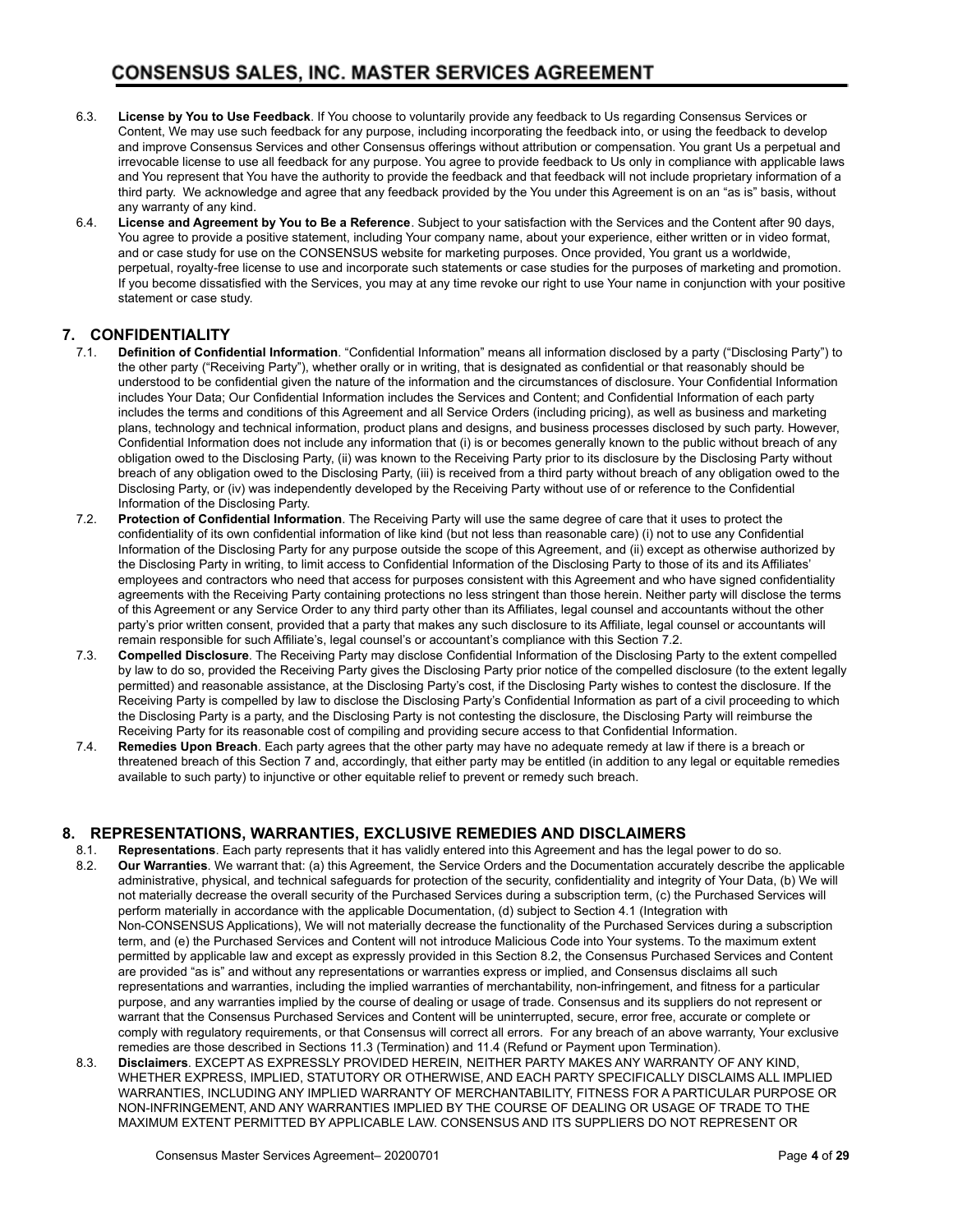WARRANT THAT THE CONSENSUS PURCHASED SERVICES AND CONTENT WILL BE UNINTERRUPTED, SECURE, ERROR FREE, ACCURATE OR COMPLETE OR COMPLY WITH REGULATORY REQUIREMENTS, OR THAT CONSENSUS WILL CORRECT ALL ERRORS. CONTENT AND BETA SERVICES ARE PROVIDED "AS IS," EXCLUSIVE OF ANY WARRANTY WHATSOEVER. EACH PARTY DISCLAIMS ALL LIABILITY AND INDEMNIFICATION OBLIGATIONS FOR ANY HARM OR DAMAGES CAUSED BY ANY THIRD-PARTY HOSTING PROVIDERS.

### **9. MUTUAL INDEMNIFICATION**

- 9.1. **Indemnification by Us**. We will defend You against any claim, demand, suit or proceeding made or brought against You by a third party alleging that the use of a Purchased Service in accordance with this Agreement infringes or misappropriates such third party's intellectual property rights (a "Claim Against You"), and will indemnify You from any damages, attorney fees and costs finally awarded against You as a result of, or for amounts paid by You under a court-approved settlement of, a Claim Against You, provided You (a) promptly give Us written notice of the Claim Against You, (b) give Us sole control of the defense and settlement of the Claim Against You (except that We may not settle any Claim Against You unless it unconditionally releases You of all liability), and (c) give Us all reasonable assistance, at Our expense. If We receive information about an infringement or misappropriation claim related to a Service, We may in Our discretion and at no cost to You (i) modify the Service so that it no longer infringes or misappropriates, without breaching Our warranties under Section 8.2 (Our Warranties), (ii) obtain a license for Your continued use of that Service in accordance with this Agreement, or (iii) terminate Your subscriptions for that Service upon 30 days' written notice and refund You any prepaid fees covering the remainder of the term of the terminated subscriptions. The above defense and indemnification obligations do not apply to the extent a Claim Against You arises from Content, a Non-CONSENSUS Application or Your breach of this Agreement.
- 9.2. **Indemnification by You**. You will defend Us against any claim, demand, suit or proceeding made or brought against Us by a third party alleging that Your Data, or Your use of any Service or Content in breach of this Agreement, infringes or misappropriates such third party's intellectual property rights or violates applicable law (a "Claim Against Us"), and will indemnify Us from any damages, attorney fees and costs finally awarded against Us as a result of, or for any amounts paid by Us under a court-approved settlement of, a Claim Against Us, provided We (a) promptly give You written notice of the Claim Against Us, (b) give You sole control of the defense and settlement of the Claim Against Us (except that You may not settle any Claim Against Us unless it unconditionally releases Us of all liability), and (c) give You all reasonable assistance, at Your expense.
- 9.3. **Exclusive Remedy**. This Section 9 states the indemnifying party's sole liability to, and the indemnified party's exclusive remedy against, the other party for any type of claim described in this Section 9.

### **10. LIMITATION OF LIABILITY**

- 10.1. **Limitation of Liability**. NEITHER PARTY'S AND ITS AFFILIATES' TOTAL AND AGGREGATE LIABILITY WITH RESPECT TO ANY CLAIM RELATING TO OR ARISING OUT OF THIS AGREEMENT WILL EXCEED THE FEES PAYABLE TO CONSENSUS DURING THE TWELVE (12) MONTHS IMMEDIATELY PRECEDING THE FIRST EVENT GIVING RISE TO SUCH CLAIM. THIS LIMITATION APPLIES REGARDLESS OF THE NATURE OF THE CLAIM, WHETHER CONTRACT, TORT (INCLUDING NEGLIGENCE), STATUTE OR OTHER LEGAL THEORY. THESE LIMITATIONS DO NOT LIMIT CLAIMS OF BODILY INJURY (INCLUDING DEATH) AND DAMAGE TO REAL OR TANGIBLE PERSONAL PROPERTY CAUSED BY THE NEGLIGENCE OF A PARTY OR ITS AFFILIATES.
- 10.2. **Exclusion of Consequential and Related Damages**. TO THE MAXIMUM EXTENT PERMITTED BY APPLICABLE LAW, NEITHER PARTY, NOR ITS AFFILIATES, WILL BE LIABLE FOR ANY INCIDENTAL, CONSEQUENTIAL, SPECIAL, INDIRECT, EXEMPLARY, COVER OR PUNITIVE DAMAGES, OR FOR ANY DAMAGES FOR LOST OR DAMAGED DATA, LOST PROFITS, LOST SAVINGS OR BUSINESS OR SERVICE INTERRUPTION, EVEN IF SUCH PARTY WAS ADVISED OF THE POSSIBILITY OF SUCH DAMAGES, AND REGARDLESS OF THE FAILURE OF ESSENTIAL PURPOSE OF ANY LIMITED REMEDY.

#### **11. TERM AND TERMINATION**

- 11.1. **Term of Agreement**. This Agreement commences on the date of the last signature affixed below and continues until the Agreement is terminated by a party or all subscriptions hereunder have expired or have been terminated.
- 11.2. **Term of Purchased Subscriptions**. The term of each subscription (a "Subscription Term") shall be as specified in the applicable Service Order. Except as otherwise specified in an Service Order, subscriptions will automatically renew for additional periods equal to the expiring Subscription Term unless either party gives the other notice of non-renewal at least 30 days before the end of the relevant Subscription Term. Non-renewal notice must be provided by email to [clientsuccess@goconsensus.com](mailto:clientsuccess@goconsensus.com) or to the notice address specified in Section 11.3. At the end of a Subscription Term Consensus may elect to increase prices on any of its products by providing You with at least thirty (30) days prior written notice (email being sufficient).
- 11.3. **Termination**. A party may terminate this Agreement for cause (i) upon 30 days written notice, sent by regular mail to the address in Section 11.4 to the other party of a material breach if such breach remains uncured after attempt to cure the breach for 90 days, or (ii) if the other party becomes the subject of a petition in bankruptcy or any other proceeding relating to insolvency, receivership, liquidation or assignment for the benefit of creditors.

Notice. All notices, including breach notification, shall be sent to:

If to Consensus: Name: Attn: Legal Department Physical mail: 125 E. Main Street, #118, American Fork, UT 84003 Email: [clientsuccess@goconsensus.com](mailto:clientsuccess@goconsensus.com)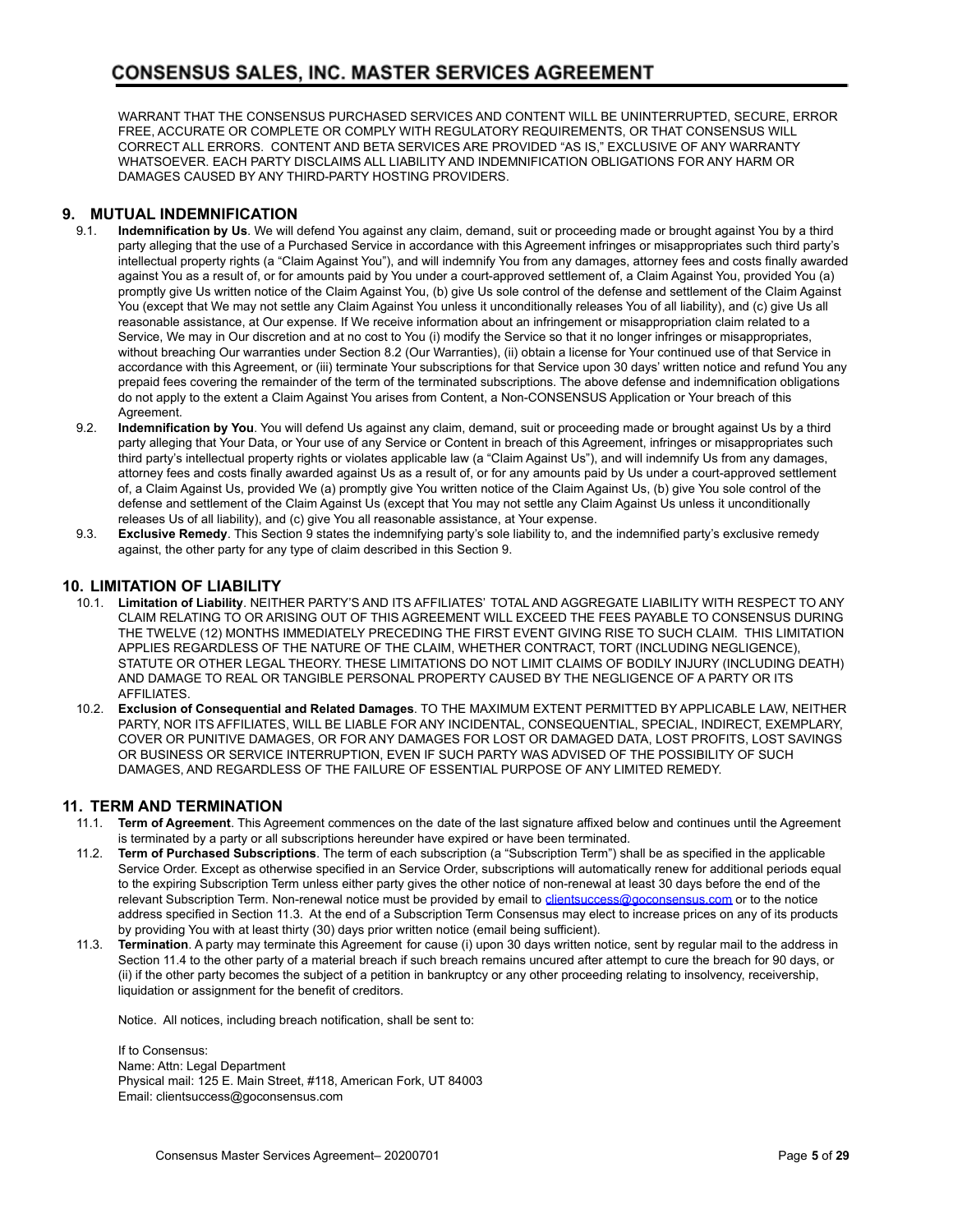If to Customer: Name: Physical mail address: Email address:

- 11.4. **Refund or Payment upon Termination**. If this Agreement is terminated by You in accordance with Section 11.3 (Termination), We will refund You any prepaid but unused fees, less costs accrued through the termination date, covering the remainder of the term of all Service Orders after the effective date of termination. If this Agreement is terminated by Us in accordance with Section 11.3, You will pay any unpaid fees covering the remainder of the term of all Service Orders within thirty (30) days of the termination date. In no event will termination relieve You of Your obligation to pay any fees payable to Us for the period prior to the effective date of termination.
- 11.5. **Your Data Portability and Deletion**. Upon request by You made within 30 days after the effective date of termination or expiration of this Agreement, We will make Your Data available to You for export or download as provided in the Documentation. After that 30-day period, We will have no obligation to maintain or provide Your Data, and will thereafter delete or destroy all copies of Your Data in Our systems or otherwise in Our possession or control as provided in the Documentation, unless legally prohibited.
- 11.6. **Surviving Provisions**. The Sections titled "Fees and Payment for Purchase Services," "Proprietary Rights and Licenses," "Confidentiality," "Disclaimers," "Mutual Indemnification," "Limitation of Liability," "Refund or Payment upon Termination," "Portability and Deletion of Your Data," "Notices, Governing Law and Jurisdiction," and "General Provisions" will survive any termination or expiration if this Agreement.

### **12. NOTICES, GOVERNING LAW AND JURISDICTION**

- 12.1. **Governing Law and Claims**. The Agreement, and any claim, controversy or dispute related to the Agreement, are governed by and construed in accordance with the laws of the State of Utah without giving effect to any conflicts of laws provisions. To the extent permissible, the United Nations Convention on Contracts for the International Sale of Goods will not apply, even if adopted as part of the laws of the State of Utah. Any claim, suit, action or proceeding arising out of or relating to this Agreement or its subject matter will be brought exclusively in the state or federal courts of Salt Lake County, Utah, and each party irrevocably submits to the exclusive jurisdiction and venue of such Courts. No claim or action, regardless of form, arising out of this Agreement may be brought by either party more than one (1) year after the earlier of the following: a) the expiration or termination of all subscriptions, b) the termination of this Agreement, or c) the time a party first became aware, or reasonably should have been aware, of the basis for the claim. To the fullest extent permitted, each party waives the right to trial by jury in any legal proceeding arising out of or relating to this Agreement or the transactions contemplated hereby.
- 12.2. **Manner of Giving Notice**. Except as otherwise specified in this Agreement, all notices, permissions and approvals hereunder shall be in writing, in English, and shall be deemed to have been given upon: (i) personal delivery, (ii) the second business day after mailing, , or (iii) the first business day after sending by email (provided email shall not be sufficient for notices of termination or an indemnifiable claim). Billing-related notices to You shall be addressed to the relevant billing contact designated by You. All other notices to You shall be addressed to person and address specified in Section 11.4.
- 12.3. **Agreement to Governing Law and Jurisdiction**. Each party agrees to the applicable governing law above without regard to choice or conflicts of law rules, and to the exclusive jurisdiction of the applicable courts above.

### **13. GENERAL PROVISIONS**

- 13.1. **Export Compliance**. The Services, Content, other technology We make available, and derivatives thereof may be subject to export laws and regulations of the United States and other jurisdictions. Each party represents that it is not named on any U.S. government denied-party list. You shall not permit Users to access or use any Service or Content in a U.S.-embargoed or in violation of any U.S. export law or regulation.
- 13.2. **Anti-Corruption**. You have not received or been offered any illegal or improper bribe, kickback, payment, gift, or thing of value from any of Our employees or agents in connection with this Agreement. Reasonable gifts and entertainment provided in the ordinary course of business do not violate the above restriction. If You learn of any violation of the above restriction, You will use reasonable efforts to promptly notify Our legal department.
- 13.3. **Entire Agreement and Order of Precedence**. This Agreement is the entire agreement between You and Us regarding Your use of Services and Content and supersedes all prior and contemporaneous agreements, proposals or representations, written or oral, concerning its subject matter. No modification, amendment, or waiver of any provision of this Agreement will be effective unless in writing and signed by the party against whom the modification, amendment or waiver is to be asserted. The parties agree that any term or condition stated in Your purchase order or in any other order documentation generated by You is void. The order of precedence among all documents executed among the parties shall be: (1) the applicable Consensus Service Order, (2) this Agreement, and (3) the Documentation.
- 13.4. **Assignment**. Neither party may assign any of its rights or obligations hereunder, whether by operation of law or otherwise, without the other party's prior written consent (not to be unreasonably withheld); provided, however, either party may assign this Agreement in its entirety (including all Service Orders), without the other party's consent to its Affiliate or in connection with a merger, acquisition, corporate reorganization, or sale of all or substantially all of its assets. Notwithstanding the foregoing, if a party is acquired by, sells substantially all of its assets to, or undergoes a change of control in favor of, a direct competitor of the other party, then such other party may terminate this Agreement upon written notice. In the event of such a termination, We will refund to You any prepaid fees covering the remainder of the term of all subscriptions. Subject to the foregoing, this Agreement will bind and inure to the benefit of the parties, their respective successors and permitted assigns.
- 13.5. **Relationship of the Parties**. The parties are independent contractors. This Agreement does not create a partnership, franchise, joint venture, agency, fiduciary or employment relationship between the parties.
- 13.6. **Third-Party Beneficiaries**. Our Content licensors shall have the benefit of Our rights and protections hereunder with respect to the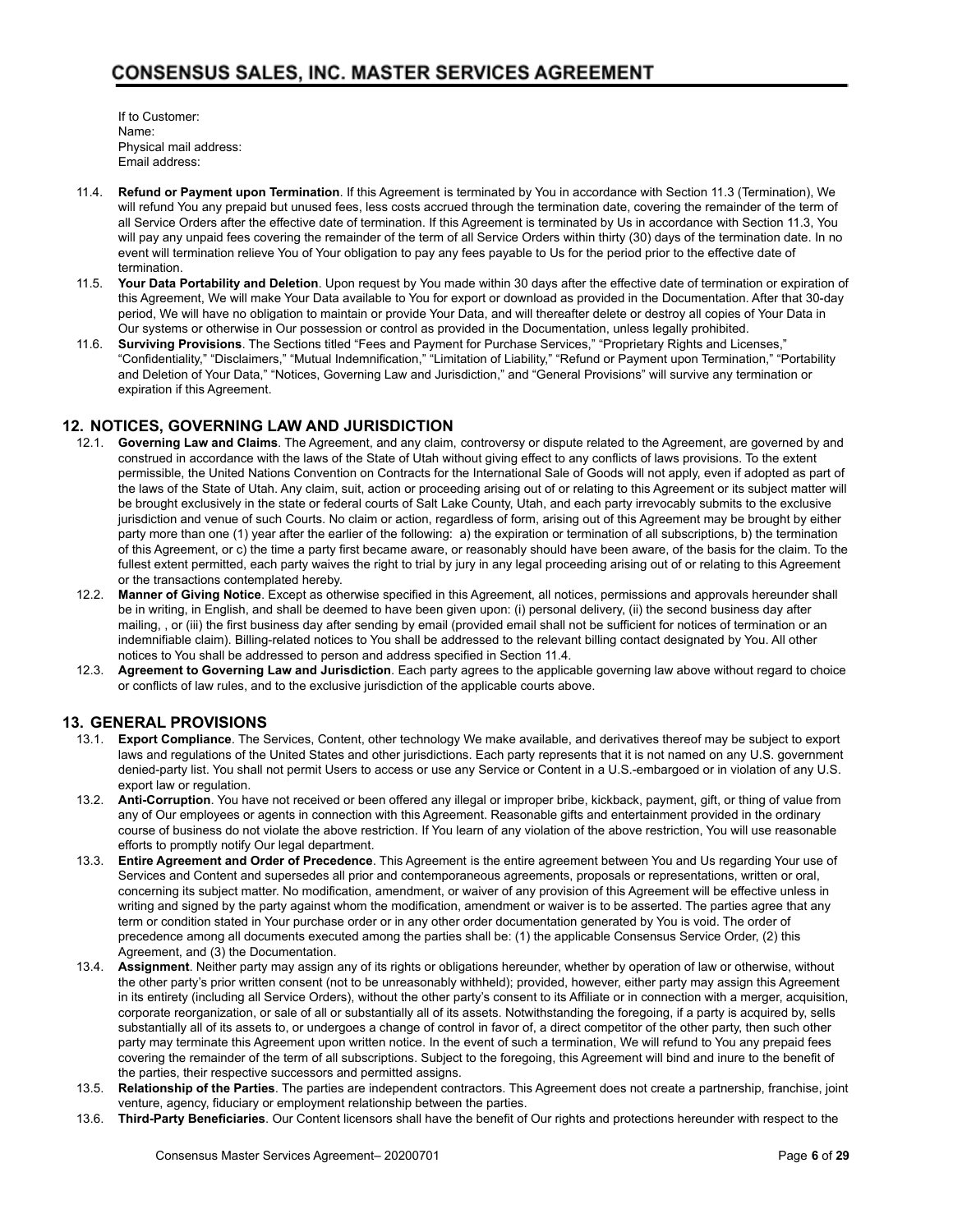applicable Content. There are no other third-party beneficiaries under this Agreement.

- 13.7. **Waiver**. No failure or delay by either party in exercising any right under this Agreement will constitute a waiver of that right.
- 13.8. **Severability**. If any provision of this Agreement is held by a court of competent jurisdiction to be contrary to law, the provision will be deemed null and void, and the remaining provisions of this Agreement will remain in effect.
- 13.9. **Force Majeure**: Force Majeure means any circumstances beyond Our reasonable control, including, for example, an act of God, act of government, flood, fire, earthquake, pandemic, civil unrest, act of terror, strike or other labor problem (other than one involving Our employees), Internet service provider failure or delay, Non-CONSENSUS Applications, or denial of service attack. If the period of non-performance of one party exceeds 30 calendar days from receipt of notice of the force majeure event, the other party may, by giving written notice, terminate this Agreement.
- 13.10. **No Class Actions**. You and Consensus agree that each may bring claims against the other only in your or its individual capacity, and not as a plaintiff or class member in any purported class or representative proceeding. Further, unless both you and Consensus agree otherwise, a court may not consolidate more than one person's claims and may not otherwise preside over any form of a representative or class proceeding.
- 13.11. **GDPR**. The parties acknowledge that certain of the Personal Data processed under this Agreement may be governed by the General Data Protection Regulation ("GDPR") adopted by the European Union. The capitalized terms in this Section 13.11 shall have the meaning given them in the GDPR. To the extent the Personal Data processed under this Agreement is subject to the GDPR, the parties agree to govern themselves as joint Controllers of the Processed Data (defined below) as follows:
	- 13.11.1. **"Customer Data"** means the Personal Data related to Your customers and their employees, agents, and customers that is processed by You or Us using the Services. You are the Controller of the Customer Data, and we are the Processer of Customer Data.
	- 13.11.2. **"Anonymized Data"** means the Customer Data after the Customer Data has been anonymized and aggregated and is rendered not identifiable to any individual. We are the Controller and the Processer of the Customer Data to the extent the Anonymized Data is subject to the GDPR.
	- 13.11.3. **"Usage Data"** means usage information related to the use of the Services by Your customers and their employees, agents, and customers. As an example only, and not by way of limitation, "Usage Data" includes the times and dates You and your agents or customers log in to the Services, the pages accessed, latencies, type of device used, and other analytical information regarding the usage of the Services. It does not include any Customer Data. We are the Controller and the Processer of the Usage Data.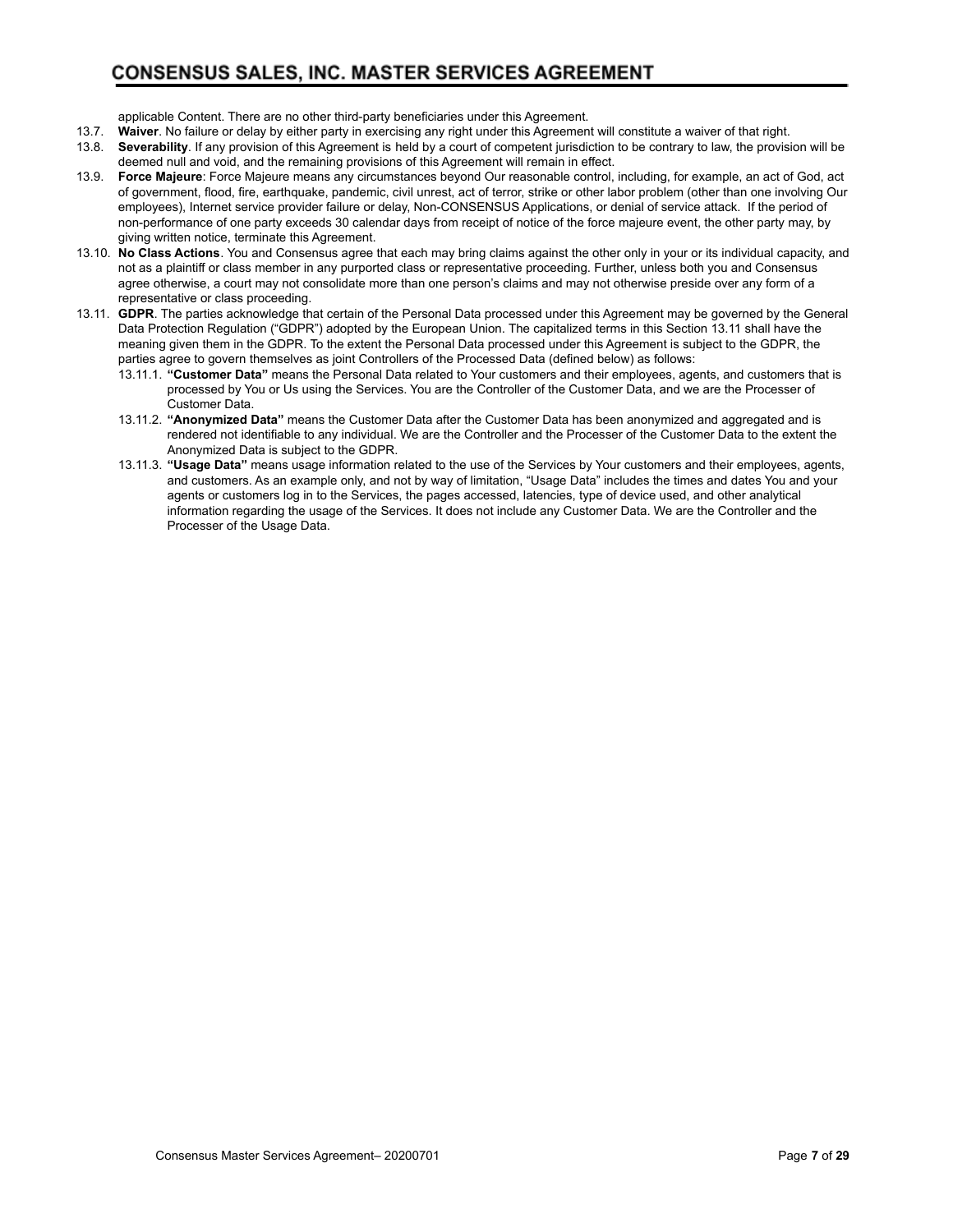### **EXHIBIT A**

#### **1. Service Level Agreement**

#### **99.9% UPTIME GOAL**

CONSENSUS shall make commercially reasonable efforts to maintain availability of the Hosted Services 99.9% of the time (the "Uptime Goal"). At a customer's request, each instance of unavailability that exceeds .1%, CONSENSUS will extend Customer's subscription renewal date by a period equal to 10x (ten times) the outage period, with a minimum of one business day. The Uptime Goal is measured over a calendar month and is based on total outage time incurred by Customer. Unavailability is deemed to have occurred from the time unavailability is reported to CONSENSUS to the time CONSENSUS confirms that the affected Hosted Services is available to transmit and receive data.

Unavailability shall not be deemed to occur as a result of: a) maintenance activities during a scheduled maintenance period; b) beta periods; c) force majeure events; d) any failures to meet the Uptime Goal caused by Customer, its employees, agents, subcontractors or End Users; e) an outage in the underlying infrastructure required to provide the Services that is not controlled by Consensus, this includes, but is not limited to cloud provider - Amazon Web Services (AWS) outages (http://aws.amazon.com and any successor or related site designated by Consensus); f) internet network or backbone outages, g) internet DNS outages, or b) Consensus' suspension or termination of your right to use the Services in accordance with the Agreement.

#### **2. DATA BACKUPS**

.

If Customer requests that CONSENSUS retrieve data from the CONSENSUS backup, it shall be at Customer's cost and expense. Consensus makes no warranty or guarantee that such data can or will be retrieved or that such data will be accurate, complete, or conform to original data stored. Any data retrieved from backup is provided to Customer as-is.

#### **3. RESPONSE AND RESOLUTION SCHEDULE**

Customer may choose to classify each Error or defect in the software and may report such error or defect to CONSENSUS based on the following criteria:

#### **ERROR CLASSIFICATION CRITERIA**

**Severity 1 – Fatal**: Errors preventing all useful work from being performed. If a Severity 1 issue has an identified workaround it will be reclassified as a Severity 2 issue.

**Severity 2 – Severe Impact**: Errors, which disable major functions from being performed. If a Severity 2 issue has an identified workaround it will be reclassified as a Severity 3 issue.

**Severity 3 – Degraded Operations**: Errors disabling only certain nonessential functions.

**Severity 4 – Minimal Impact**: Includes all other as reasonably determined by Customer.

The Customer will provide an initial severity level associated with a ticket. The Consensus support manager will determine, in Consensus' sole discretion, if the ticket was correctly classified and may increase or decrease the assigned severity level. The Consensus support manager may also decrease the severity level of a ticket based on Customer non-responsiveness.

#### **LEVEL IDENTIFICATION**

**Response 1** — Acknowledgment of receipt of error report

**Response 2** — Provide patch, workaround, or other temporary fix

**Response 3** — Official object code fix, update or major release and/or updated manuals

CONSENSUS shall use best efforts to respond to error reports according to the following schedule:

| <b>CLASSIFICATION</b> | <b>RESPONSE 1</b>  | <b>RESPONSE 2</b> | RESPONSE 3    |
|-----------------------|--------------------|-------------------|---------------|
| Severity 1            | 2 business hours** | 1 day             | Next version* |
| Severity 2            | 4 business hours** | 1 dav             | Next version* |
| Severity 3            | 1 business day     | As appropriate    |               |
| Severity 4            | 1 business day     | As appropriate    |               |

\*Provided such error is reported by Customer to CONSENSUS prior to close of development for such version.

\*\* For the purposes of the SLA, "business hours" means 7:00 a.m. – 6:00 p.m. Mountain Time, U.S.A. For example, if a Severity 1 issue were reported at 3 a.m. Mountain Time, CONSENSUS will respond no later than 2 business hours later, which means 9:00 am Mountain Time.

Customer will consider a problem resolved when Customer has either:

Implemented a satisfactory recommendation received from CONSENSUS or received applicable Internet-based access to all upgraded software necessary to correct the Error.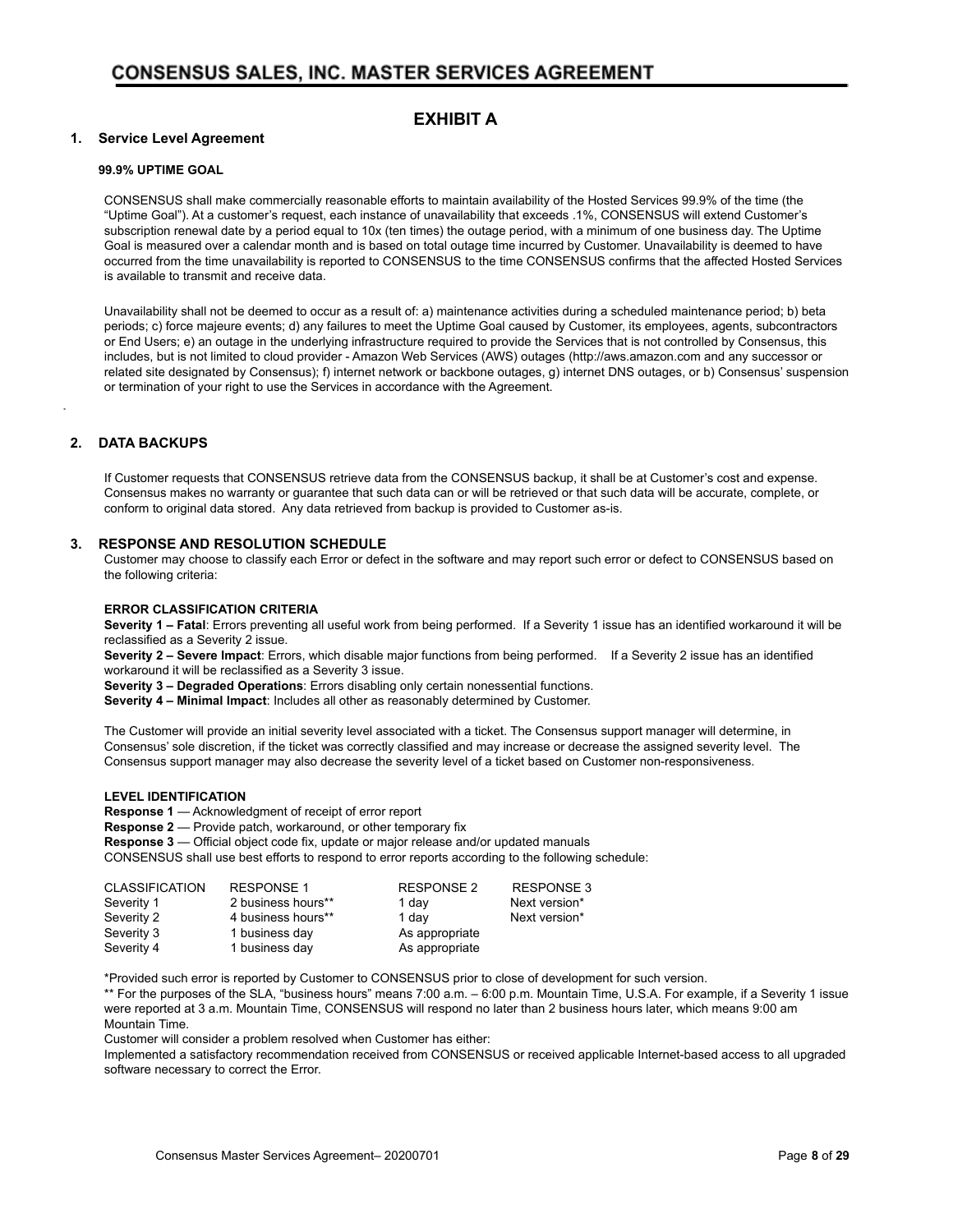### **EXHIBIT B Consensus Data Protection Agreement**

#### **1. Data Protection Agreement**

#### **Agreement Background**

This Data Processing Agreement ("DPA") supplements any online or other Terms of Service and Privacy Policy (together and individually, the "Agreement") with clients ("Client" or "you") insofar as they relate to processing of data subject to the European Union's General Data Protection Regulation ("GDPR"). To the extent this DPA conflicts with our Terms of Use or our Privacy Policy, this DPA will control. Capitalized terms used in this DPA shall have the same meaning set forth for those terms in the GDPR, unless a different meaning is specified herein.

Consensus Sales, Inc. ("Consensus," "we," or "us") is a software as a service provider, using our software, platforms, applications, and any other services ("Services"). As such, we act as a "Processor" under the GDPR. As one of our clients, you control the means and purposes for the processing of the data you gather using the Services, and thus, you are a Controller under the GDPR. Unless otherwise agreed between us in writing, those items the GDPR requires of Processors will be our responsibility, and those items required of Controllers will be your responsibility. Specifically, the parties agree as follows:

#### **How to Execute this DPA**

We have incorporated this DPA into any Terms of Service to which the DPA is attached, and it is also binding as a stand-alone document if we have not incorporated it into any Terms of Service with you. Therefore, it is binding on both parties without further action on your part. Each provision of the DPA, including the provisions of the Standard Contractual Clauses attached hereto, is enforceable against the parties as if it had been separately signed.

#### **Consensus's GDPR Obligations**

When you use the Services, you may obtain Personal Data about your customers, employees, prospects, marketplace partners, vendors, suppliers, or other individuals with whom you interact, or about whom you gather personal data ("Your Personal Data"), using the Services (the individuals whose data is collected being collectively and individually referred to as "Your Data Subjects"). That Personal Data may be subject to the protections of the GDPR. For purposes of clarity, the parties agree that Your Personal Data does not include data that is anonymized or de-identified in a manner that prevents the tracking or identification of any specific individual. Acknowledging that certain of your obligations as a Controller must be passed along to any company or individual that Processes the Personal Data of Your Data Subjects, we agree to perform the following functions and to facilitate your compliance with the GDPR in the following ways:

#### **1.1 Right of Access by Data Subject and Communication with Authorities and Your Data Subjects**.

We agree that, in order to assist you in your obligations as a Controller, we will implement the necessary technical and organizational measures to allow you to (1) respond to any request by any individual to exercise his or her rights under the GDPR, and (2) respond to correspondence, inquiries, or complaints from entitled third parties such as individuals, regulators, courts, and other authorities in connection with the processing of Personal Data. If any such requests or correspondence is received directly by us, we will forward you the request or correspondence and will wait for further direction from you before taking action. We will not communicate with authorities or Your Data Subjects without receiving your advance permission, except as required by applicable law. Upon documented request from you, we will correct, supplement, modify or delete any of Your Personal Data, except as required by applicable law.

#### **1.2 Use Limitation**

We agree that we will not use or process any of Your Personal Data for any purpose other than the purpose set forth in the Agreement, except to respond to specifically document requests from you regarding Your Personal Data. In no event will we process, use, or transfer any of Your Personal Data for our own purposes or for the purposes of any third party. In addition, we will delete all Your Personal Data from our systems thirty (30) days after termination of the Agreement, except as may be required by applicable law.

#### **1.3 Standard Contractual Clauses, Privacy Shield, and International Transfers of Data**

To the extent your transfer of Your Personal Data to us involves a transfer out of the EU, we agree to comply with the Standard Contractual Clauses attached hereto as Appendix 1.

We have not obtained certification under the Privacy Shield Framework ("Privacy Shield") for the EU or Switzerland, but we agree to comply with the requirements of the GDPR and the Standard Contractual Clauses nonetheless.

In the event of any conflict between the Standard Contractual Clauses and this DPA, the Standard Contractual Clauses shall control and supersede. If the European Union or courts thereof decide that the Standard Contractual Clauses are insufficient protection for citizens of the EU, then the parties agree to work in good faith together to determine how a new valid method can be implemented to meet any new requirements.

We agree that we will not process or transfer any of Your Personal Data originating from the European Economic Area in any country or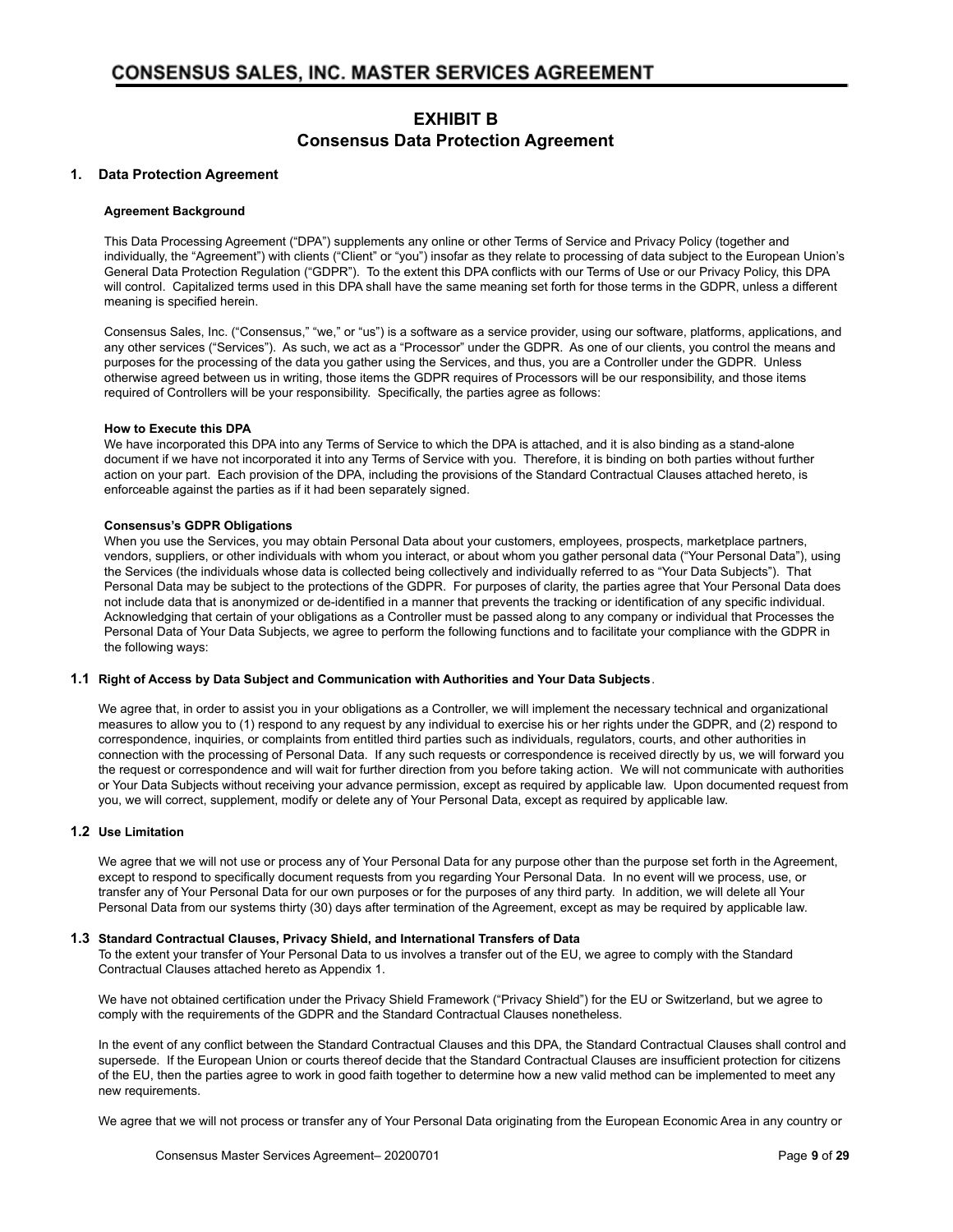territory that has been determined to offer an inadequate level of data protection unless it has first obtained your consent or ensured that a valid transfer mechanism similar to the Privacy Shield is in place with respect to such country or territory.

#### **1.4 Processing Confidentiality and Agreements by Agents**

We agree that we will keep Your Personal Data strictly confidential and that we will ensure that any of our employees, vendors, or other agents "Our Agents" who have access to Your Personal Data (1) are informed of and subject to this strict duty of confidentiality; (2) access and process only such of Your Personal Data as is strictly to perform our obligations under the Agreement; and (3) agree not to permit any person to process Your Personal Data who is not subject to the foregoing duties. We accept responsibility for the conduct of Our Agents in this regard, including their acts, errors and omissions.

#### **1.5 Disposition of Your Personal Data Upon Request or Termination**

At your request or at termination of the Agreement, whichever is sooner, we agree to delete or return to you all Your Personal Data, including any of Your Personal Data subcontracted to a third party for processing, except as required by applicable law. At that time, with respect to Your Personal Data that we are required by applicable law to retain, we will isolate and protect Your Personal Data from further processing, except as required by applicable law. We will ensure that any of our sub-processors who are in possession of Your Personal Data shall also comply with this provision.

#### **1.6 Security Incidents and Security**

We will at all times take reasonable measures to ensure that Your Personal Data is adequately protected in accordance with the requirements of the GDPR. To this end, we agree that we will implement appropriate technical and organizational measures to protect Your Personal Data from security incidents.

When we become aware of any security incident, which consists of the unpermitted, accidental, or unlawful destruction, loss, alteration, unauthorized disclosure of, or access to any of Your Personal Data, we will inform you without any undue delay, and in no event longer than 24 hours after we discover the security incident. We will cooperate reasonably with you and provide you the information you need in order to fulfil your data breach obligations under the GDPR. We will also take other further measures and actions that are necessary to remedy or mitigate the effects of the security incident, and we will keep you informed of every material development connected with the security incident. Except as required by law, we will not take action to notify Your Data Subjects of any security incident.

#### **1.7 Subprocessors**

In the course of providing our Services, we may be required to contract with a third-party processor ("Subprocessor") to perform a portion of the Services. We have included as Appendix 3 a list of the Subprocessors we currently use. We will not add any additional Subprocessors without informing you of such Subprocessors and giving you an opportunity to object to the use of such Subprocessors. We agree to impose the same data protection obligations upon each of our Subprocessors that we agree to in this DPA, and we agree to be fully responsible for any liability arising out of the acts and omissions of our Subprocessors.

For the avoidance of doubt, the approval requirements as set out in this subsection will not apply in cases where we subcontract ancillary services to third parties without having access to Your Personal Data. Such ancillary services are not considered data processing.

#### **1.8 Audits, Requests from Law Enforcement, and Impact Assessment**

In certain instances, you as a Controller are required to submit to an audit to show that you are complying with the provisions of the GDPR. In any such instance, we agree to cooperate fully with such audit and to maintain a record of all processing activities that we carry out on your behalf. After reasonable notice, we will allow you or your auditors to audit our compliance with this DPA, to include communication with our staff and access to our systems and information; provided you conduct your audit during normal business hours and make reasonable efforts to minimize the disruption to our business.

If we are requested by law enforcement to disclose any of Your Personal Data, we will, unless prohibited by law, inform you of the request, attempt to re-direct the law enforcement agency to contact you directly, and only provide such information as required by law.

In the event that you believe that our processing of Your Personal Data is likely to result in a high risk to the data protection rights and freedoms of citizens of the EU, we agree to assist you in a reasonable and timely manner to conduct a data protection impact assessment, which may include consulting with the relevant data protection authority.

#### **Your Obligations**

As a Controller under the GDPR, you are required to carry out certain responsibilities and to comply with certain requirements. For example, and without intending to limit your obligations, you are required to comply with the privacy and confidentiality provisions of the GDPR, just as we are. You are also required in certain instances to ensure that the consent of Data Subjects is obtained and that collection of Your Personal Data is otherwise justified under the GDPR. We acknowledge that in doing so, you are required to ensure that your Processors also comply with certain requirements, and we agree to reasonably cooperate with your requests in this regard. However, if you make requests of us that go beyond our obligations set forth in the "Consensus's GDPR Obligations" section of this DPA, we will comply with your requests at your expense.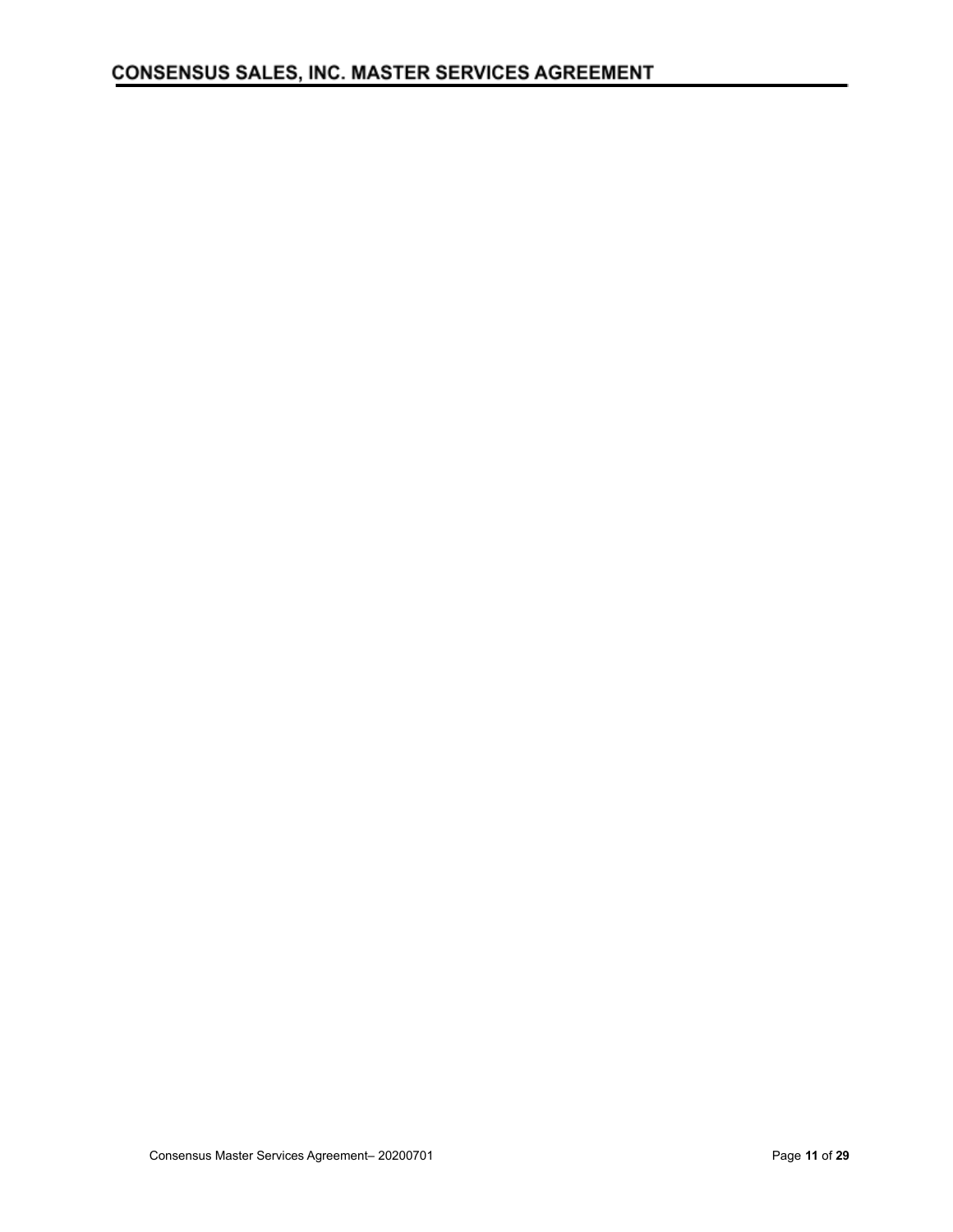# **Appendix I**

# **Standard Contractual Clauses for Personal Data Transfers from an EU Controller to a Processor**

# **SECTION I**

# **CLAUSE 1**

# **Purpose and scope**

(a) The purpose of these standard contractual clauses is to ensure compliance with the requirements of Regulation (EU) 2016/679 of the European Parliament and of the Council of 27 April 2016 on the protection of natural persons with regard to the processing of personal data and on the free movement of such data (General Data Protection Regulation) for the transfer of personal data to a third country.

(b) The Parties:

(i) the natural or legal person(s), public authority/ies, agency/ies or other body/ies (hereinafter 'entity/ies') transferring the personal data, as listed in Annex I.A (hereinafter each 'data exporter'), and

(ii) the entity/ies in a third country receiving the personal data from the data exporter, directly or indirectly via another entity also Party to these Clauses, as listed in Annex I.A (hereinafter each 'data importer')

have agreed to these standard contractual clauses (hereinafter: 'Clauses').

(c) These Clauses apply with respect to the transfer of personal data as specified in Annex I.B.

(d) The Appendix to these Clauses containing the Annexes referred to therein forms an integral part of these Clauses.

# **CLAUSE 2**

# **Effect and invariability of the Clauses**

(a) These Clauses set out appropriate safeguards, including enforceable data subject rights and effective legal remedies, pursuant to Article 46(1) and Article 46(2)(c) of Regulation (EU) 2016/679 and, with respect to data transfers from controllers to processors and/or processors to processors, standard contractual clauses pursuant to Article 28(7) of Regulation (EU) 2016/679, provided they are not modified, except to select the appropriate Module(s) or to add or update information in the Appendix. This does not prevent the Parties from including the standard contractual clauses laid down in these Clauses in a wider contract and/or to add other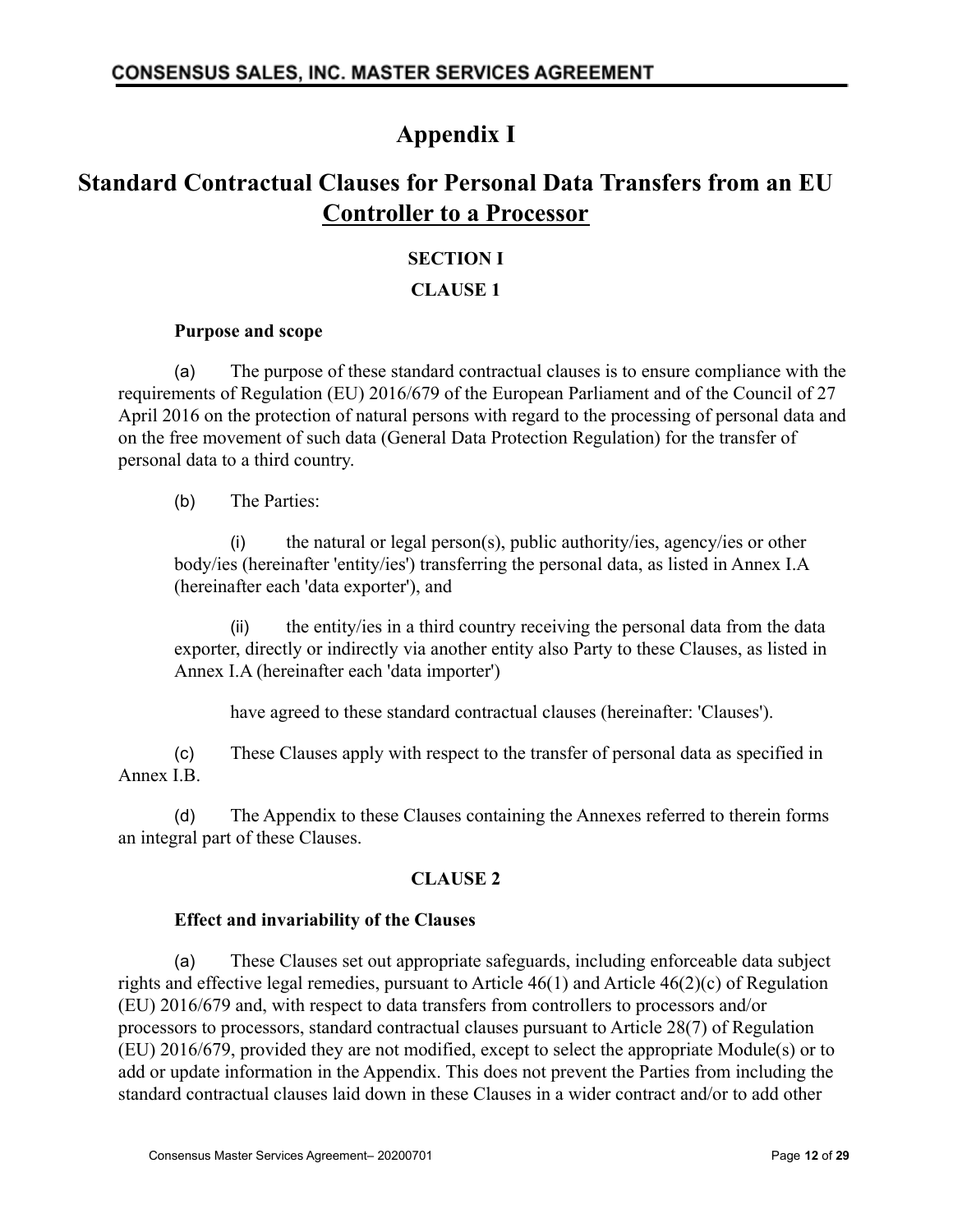clauses or additional safeguards, provided that they do not contradict, directly or indirectly, these Clauses or prejudice the fundamental rights or freedoms of data subjects.

(b) These Clauses are without prejudice to obligations to which the data exporter is subject by virtue of Regulation (EU) 2016/679.

# **CLAUSE 3**

# **Third-party beneficiaries**

(a) Data subjects may invoke and enforce these Clauses, as third-party beneficiaries, against the data exporter and/or data importer, with the following exceptions:

- (i) Clause 1, Clause 2, Clause 3, Clause 6, Clause 7;
- (ii) Clause 8.1(b), 8.9(a), (c), (d) and (e);
- (iii) Clause  $9(a)$ , (c), (d) and (e);
- (iv) Clause 12(a), (d) and (f);
- $(v)$  Clause 13;
- (vi) Clause 15.1(c), (d) and (e);
- (vii) Clause  $16(e)$ ;
- (viii) Clause  $18(a)$  and (b).

(b) Paragraph (a) is without prejudice to rights of data subjects under Regulation (EU) 2016/679.

# **CLAUSE 4**

### **Interpretation**

(a) Where these Clauses use terms that are defined in Regulation (EU) 2016/679, those terms shall have the same meaning as in that Regulation.

(b) These Clauses shall be read and interpreted in the light of the provisions of Regulation (EU) 2016/679.

(c) These Clauses shall not be interpreted in a way that conflicts with rights and obligations provided for in Regulation (EU) 2016/679.

# **CLAUSE 5**

# **Hierarchy**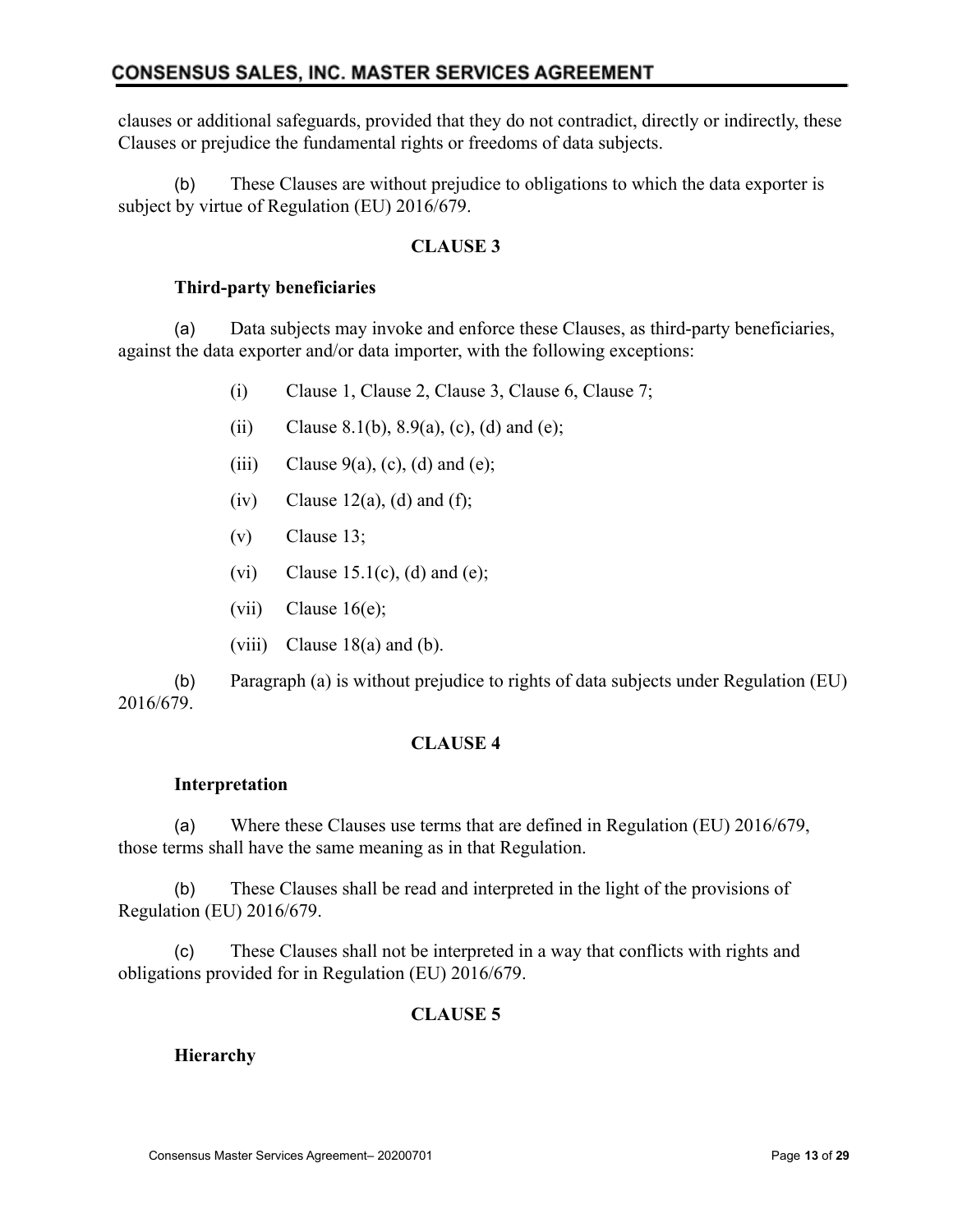In the event of a contradiction between these Clauses and the provisions of related agreements between the Parties, existing at the time these Clauses are agreed or entered into thereafter, these Clauses shall prevail.

# **CLAUSE 6**

# **Description of the transfer(s)**

The details of the transfer(s), and in particular the categories of personal data that are transferred and the purpose(s) for which they are transferred, are specified in Annex I.B.

# **CLAUSE 7**

# **Docking clause**

(a) An entity that is not a Party to these Clauses may, with the agreement of the Parties, accede to these Clauses at any time, either as a data exporter or as a data importer, by completing the Appendix and signing Annex I.A.

(b) Once it has completed the Appendix and signed Annex I.A, the acceding entity shall become a Party to these Clauses and have the rights and obligations of a data exporter or data importer in accordance with its designation in Annex I.A.

(c) The acceding entity shall have no rights or obligations arising under these Clauses from the period prior to becoming a Party.

# **SECTION II – OBLIGATIONS OF THE PARTIES**

# **CLAUSE 8**

### **Data protection safeguards**

The data exporter warrants that it has used reasonable efforts to determine that the data importer is able, through the implementation of appropriate technical and organisational measures, to satisfy its obligations under these Clauses.

### **8.1 Instructions**

(a) The data importer shall process the personal data only on documented instructions from the data exporter. The data exporter may give such instructions throughout the duration of the contract.

(b) The data importer shall immediately inform the data exporter if it is unable to follow those instructions.

# **8.2 Purpose limitation**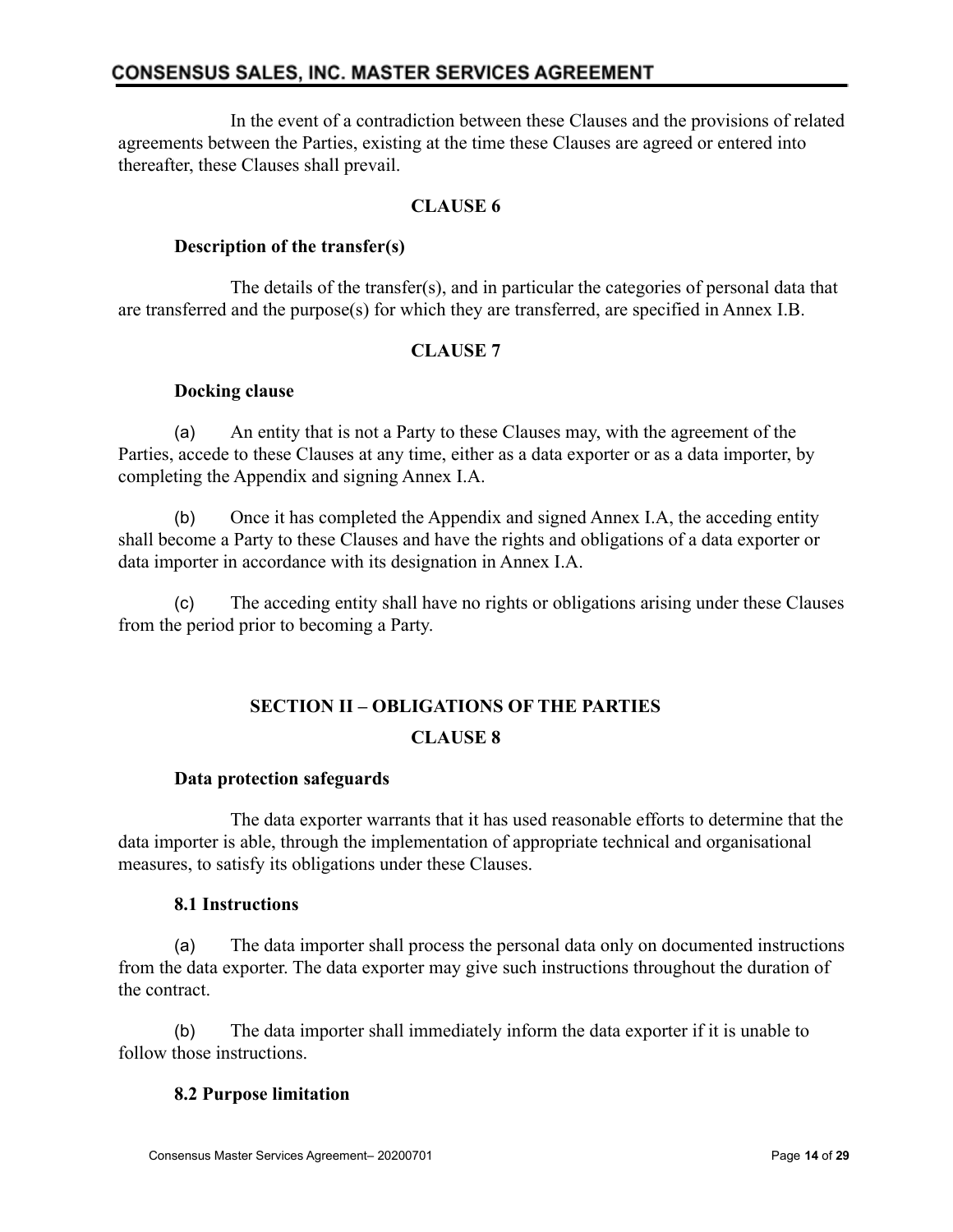The data importer shall process the personal data only for the specific purpose(s) of the transfer, as set out in Annex I.B, unless on further instructions from the data exporter.

# **8.3 Transparency**

On request, the data exporter shall make a copy of these Clauses, including the Appendix as completed by the Parties, available to the data subject free of charge. To the extent necessary to protect business secrets or other confidential information, including the measures described in Annex II and personal data, the data exporter may redact part of the text of the Appendix to these Clauses prior to sharing a copy, but shall provide a meaningful summary where the data subject would otherwise not be able to understand the its content or exercise his/her rights. On request, the Parties shall provide the data subject with the reasons for the redactions, to the extent possible without revealing the redacted information. This Clause is without prejudice to the obligations of the data exporter under Articles 13 and 14 of Regulation (EU) 2016/679.

# **8.4 Accuracy**

If the data importer becomes aware that the personal data it has received is inaccurate, or has become outdated, it shall inform the data exporter without undue delay. In this case, the data importer shall cooperate with the data exporter to erase or rectify the data.

# **8.5 Duration of processing and erasure or return of data**

Processing by the data importer shall only take place for the duration specified in Annex I.B. After the end of the provision of the processing services, the data importer shall, at the choice of the data exporter, delete all personal data processed on behalf of the data exporter and certify to the data exporter that it has done so, or return to the data exporter all personal data processed on its behalf and delete existing copies. Until the data is deleted or returned, the data importer shall continue to ensure compliance with these Clauses. In case of local laws applicable to the data importer that prohibit return or deletion of the personal data, the data importer warrants that it will continue to ensure compliance with these Clauses and will only process it to the extent and for as long as required under that local law. This is without prejudice to Clause 14, in particular the requirement for the data importer under Clause 14(e) to notify the data exporter throughout the duration of the contract if it has reason to believe that it is or has become subject to laws or practices not in line with the requirements under Clause 14(a).

# **8.6 Security of processing**

(a) The data importer and, during transmission, also the data exporter shall implement appropriate technical and organisational measures to ensure the security of the data, including protection against a breach of security leading to accidental or unlawful destruction, loss, alteration, unauthorised disclosure or access to that data (hereinafter 'personal data breach'). In assessing the appropriate level of security, the Parties shall take due account of the state of the art, the costs of implementation, the nature, scope, context and purpose(s) of processing and the risks involved in the processing for the data subjects. The Parties shall in particular consider having recourse to encryption or pseudonymisation, including during transmission, where the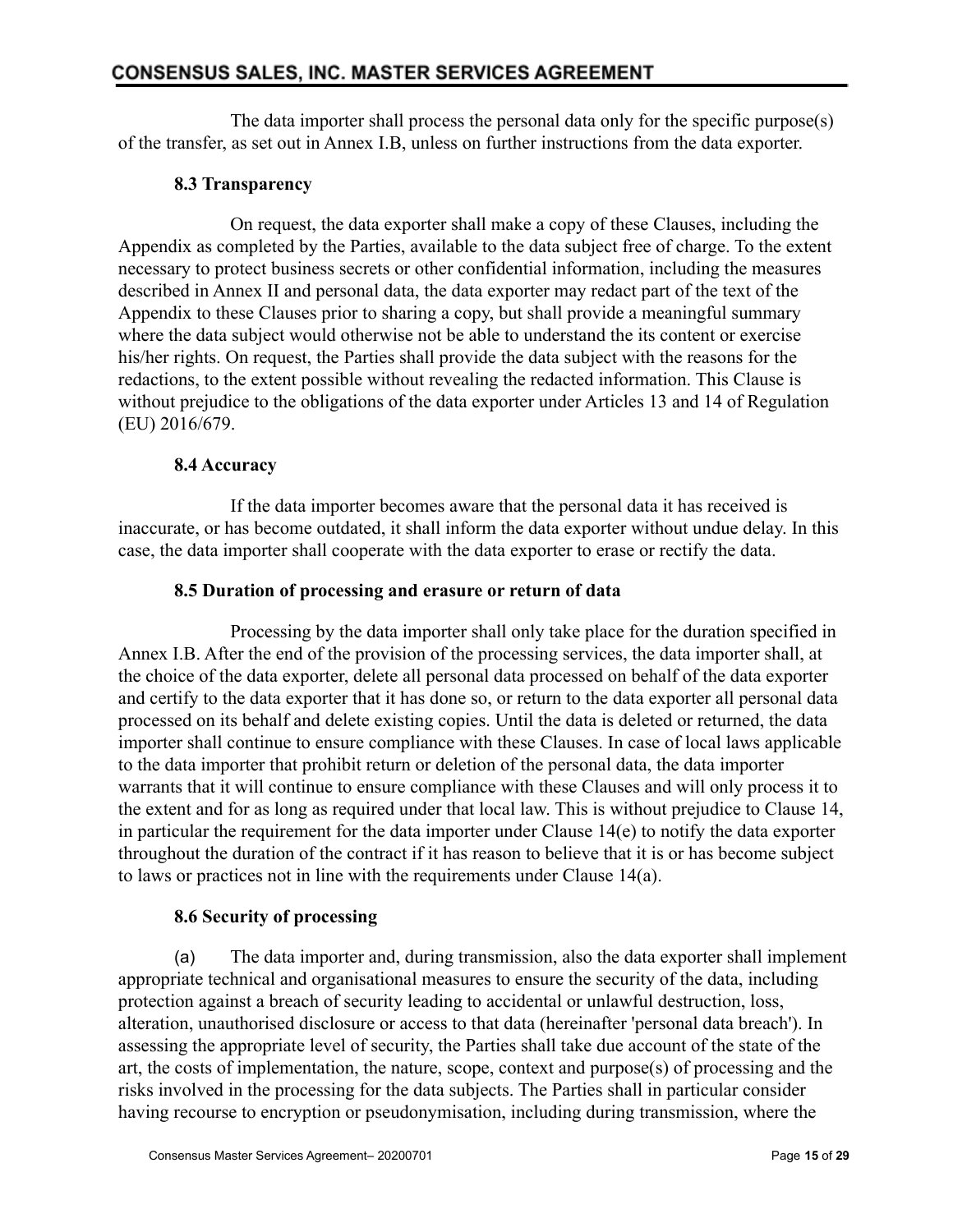purpose of processing can be fulfilled in that manner. In case of pseudonymisation, the additional information for attributing the personal data to a specific data subject shall, where possible, remain under the exclusive control of the data exporter. In complying with its obligations under this paragraph, the data importer shall at least implement the technical and organisational measures specified in Annex II. The data importer shall carry out regular checks to ensure that these measures continue to provide an appropriate level of security.

(b) The data importer shall grant access to the personal data to members of its personnel only to the extent strictly necessary for the implementation, management and monitoring of the contract. It shall ensure that persons authorised to process the personal data have committed themselves to confidentiality or are under an appropriate statutory obligation of confidentiality.

(c) In the event of a personal data breach concerning personal data processed by the data importer under these Clauses, the data importer shall take appropriate measures to address the breach, including measures to mitigate its adverse effects. The data importer shall also notify the data exporter without undue delay after having become aware of the breach. Such notification shall contain the details of a contact point where more information can be obtained, a description of the nature of the breach (including, where possible, categories and approximate number of data subjects and personal data records concerned), its likely consequences and the measures taken or proposed to address the breach including, where appropriate, measures to mitigate its possible adverse effects. Where, and in so far as, it is not possible to provide all information at the same time, the initial notification shall contain the information then available and further information shall, as it becomes available, subsequently be provided without undue delay.

(d) The data importer shall cooperate with and assist the data exporter to enable the data exporter to comply with its obligations under Regulation (EU) 2016/679, in particular to notify the competent supervisory authority and the affected data subjects, taking into account the nature of processing and the information available to the data importer.

# **8.7 Sensitive data**

Where the transfer involves personal data revealing racial or ethnic origin, political opinions, religious or philosophical beliefs, or trade union membership, genetic data, or biometric data for the purpose of uniquely identifying a natural person, data concerning health or a person's sex life or sexual orientation, or data relating to criminal convictions and offences (hereinafter 'sensitive data'), the data importer shall apply the specific restrictions and/or additional safeguards described in Annex I.B.

### **8.8 Onward transfers**

The data importer shall only disclose the personal data to a third party on documented instructions from the data exporter. In addition, the data may only be disclosed to a third party located outside the European Union (in the same country as the data importer or in another third country, hereinafter 'onward transfer') if the third party is or agrees to be bound by these Clauses, under the appropriate Module, or if: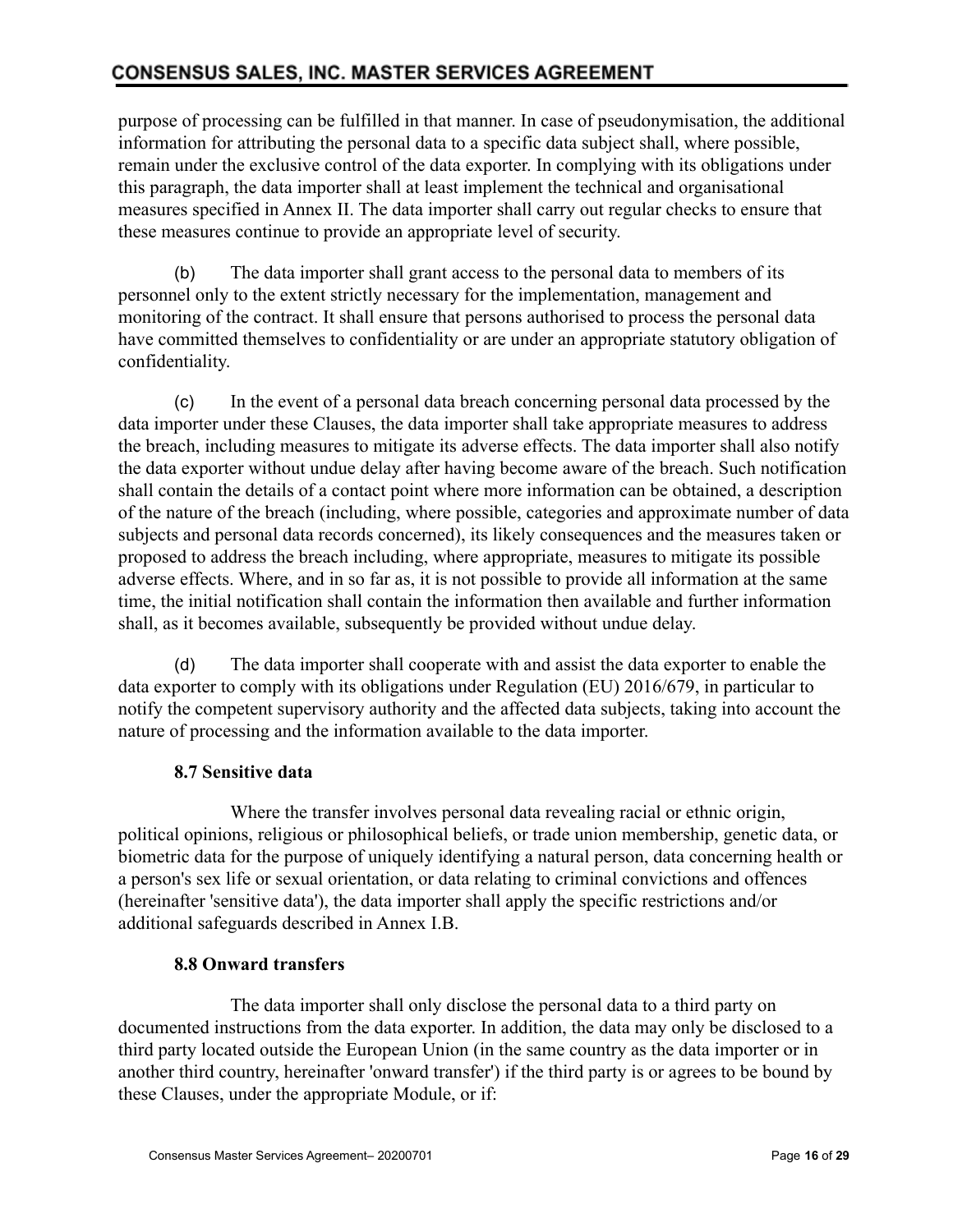(i) the onward transfer is to a country benefitting from an adequacy decision pursuant to Article 45 of Regulation (EU) 2016/679 that covers the onward transfer;

(ii) the third party otherwise ensures appropriate safeguards pursuant to Articles 46 or 47 Regulation of (EU) 2016/679 with respect to the processing in question;

(iii) the onward transfer is necessary for the establishment, exercise or defence of legal claims in the context of specific administrative, regulatory or judicial proceedings; or

(iv) the onward transfer is necessary in order to protect the vital interests of the data subject or of another natural person.

Any onward transfer is subject to compliance by the data importer with all the other safeguards under these Clauses, in particular purpose limitation.

# **8.9 Documentation and compliance**

(a) The data importer shall promptly and adequately deal with enquiries from the data exporter that relate to the processing under these Clauses.

(b) The Parties shall be able to demonstrate compliance with these Clauses. In particular, the data importer shall keep appropriate documentation on the processing activities carried out on behalf of the data exporter.

(c) The data importer shall make available to the data exporter all information necessary to demonstrate compliance with the obligations set out in these Clauses and at the data exporter's request, allow for and contribute to audits of the processing activities covered by these Clauses, at reasonable intervals or if there are indications of non-compliance. In deciding on a review or audit, the data exporter may take into account relevant certifications held by the data importer.

(d) The data exporter may choose to conduct the audit by itself or mandate an independent auditor. Audits may include inspections at the premises or physical facilities of the data importer and shall, where appropriate, be carried out with reasonable notice.

(e) The Parties shall make the information referred to in paragraphs (b) and (c), including the results of any audits, available to the competent supervisory authority on request.

# **CLAUSE 9**

# **Use of sub-processors**

(a) The data importer has the data exporter's general authorisation for the engagement of sub-processor(s) from an agreed list. The data importer shall specifically inform the data exporter in writing of any changes to that list through the addition or replacement of sub-processors, thereby giving the data exporter an opportunity to object to such changes to the list of sub-processor(s). The data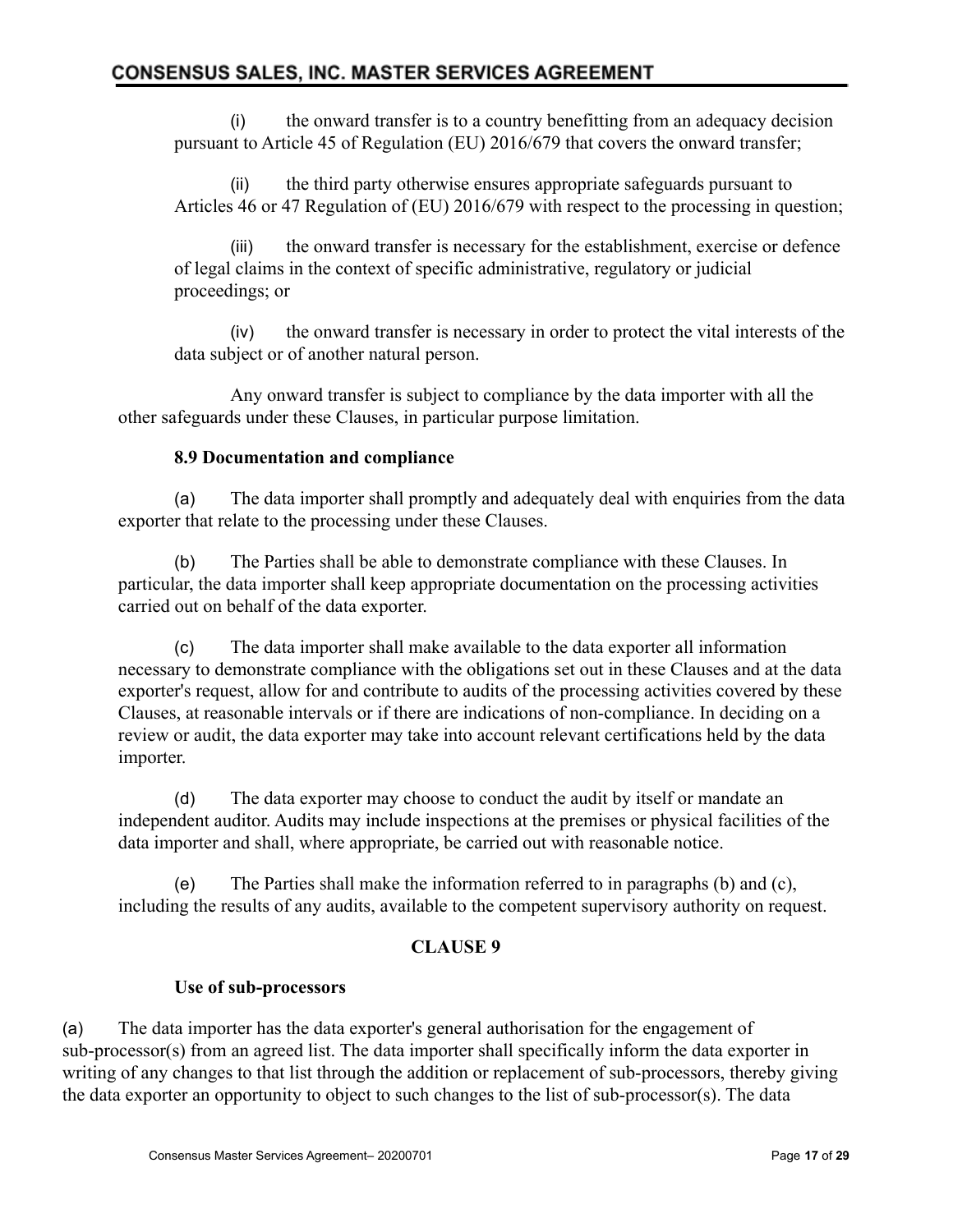importer shall provide the data exporter with the information necessary to enable the data exporter to exercise its right to object.

(b) Where the data importer engages a sub-processor to carry out specific processing activities (on behalf of the data exporter), it shall do so by way of a written contract that provides for, in substance, the same data protection obligations as those binding the data importer under these Clauses, including in terms of third-party beneficiary rights for data subjects. The Parties agree that, by complying with this Clause, the data importer fulfils its obligations under Clause 8.8. The data importer shall ensure that the sub-processor complies with the obligations to which the data importer is subject pursuant to these Clauses.

(c) The data importer shall provide, at the data exporter's request, a copy of such a sub-processor agreement and any subsequent amendments to the data exporter. To the extent necessary to protect business secrets or other confidential information, including personal data, the data importer may redact the text of the agreement prior to sharing a copy.

(d) The data importer shall remain fully responsible to the data exporter for the performance of the sub-processor's obligations under its contract with the data importer. The data importer shall notify the data exporter of any failure by the sub-processor to fulfil its obligations under that contract.

(e) The data importer shall agree a third-party beneficiary clause with the sub-processor whereby – in the event the data importer has factually disappeared, ceased to exist in law or has become insolvent – the data exporter shall have the right to terminate the sub-processor contract and to instruct the sub-processor to erase or return the personal data.

# **CLAUSE 10**

### **Data subject rights**

(a) The data importer shall promptly notify the data exporter of any request it has received from a data subject. It shall not respond to that request itself unless it has been authorised to do so by the data exporter.

(b) The data importer shall assist the data exporter in fulfilling its obligations to respond to data subjects' requests for the exercise of their rights under Regulation (EU) 2016/679. In this regard, the Parties shall set out in Annex II the appropriate technical and organisational measures, taking into account the nature of the processing, by which the assistance shall be provided, as well as the scope and the extent of the assistance required.

(c) In fulfilling its obligations under paragraphs (a) and (b), the data importer shall comply with the instructions from the data exporter.

# **CLAUSE 11**

# **Redress**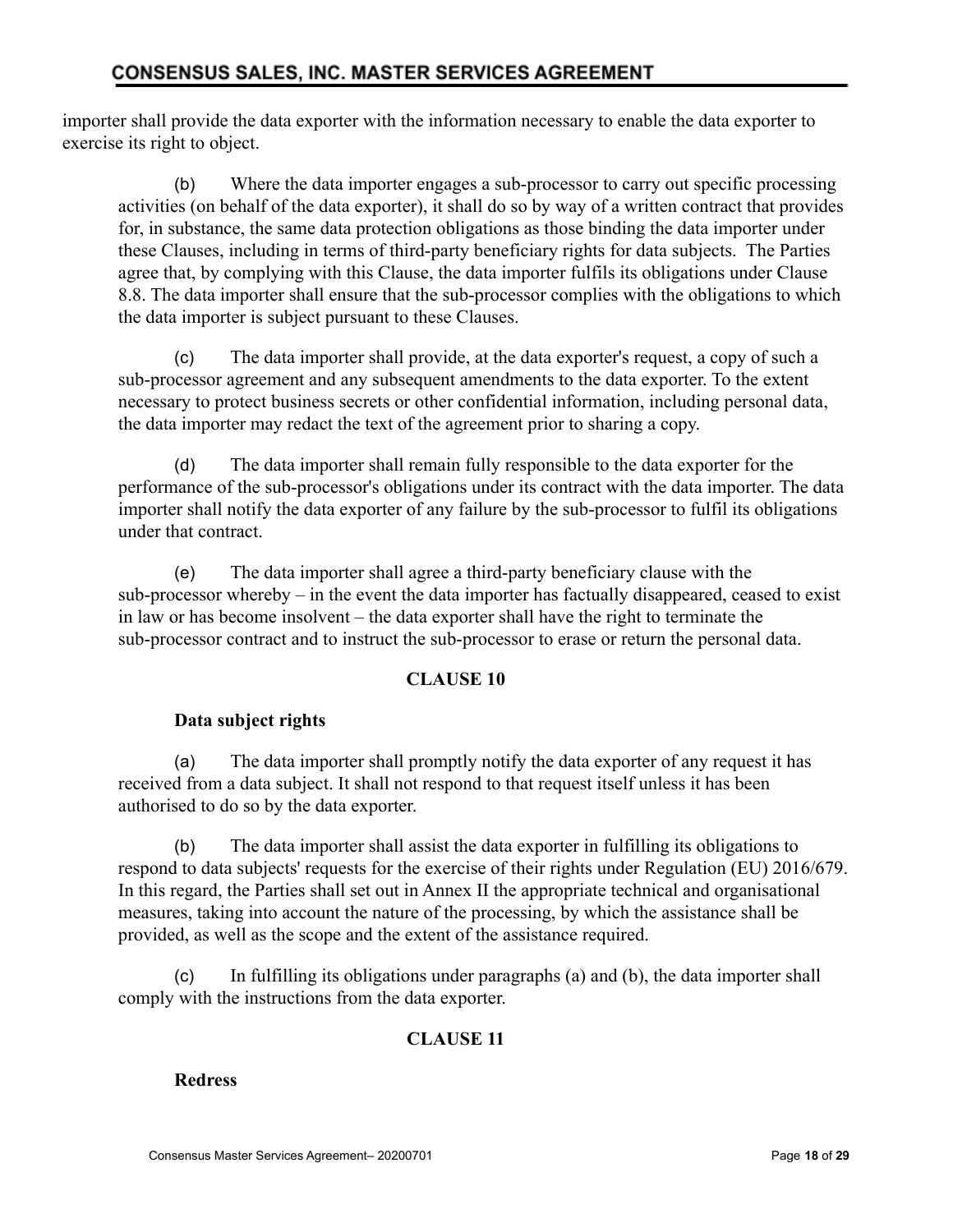(a) The data importer shall inform data subjects in a transparent and easily accessible format, through individual notice or on its website, of a contact point authorised to handle complaints. It shall deal promptly with any complaints it receives from a data subject.

(b) In case of a dispute between a data subject and one of the Parties as regards compliance with these Clauses, that Party shall use its best efforts to resolve the issue amicably in a timely fashion. The Parties shall keep each other informed about such disputes and, where appropriate, cooperate in resolving them.

(c) Where the data subject invokes a third-party beneficiary right pursuant to Clause 3, the data importer shall accept the decision of the data subject to:

(i) lodge a complaint with the supervisory authority in the Member State of his/her habitual residence or place of work, or the competent supervisory authority pursuant to Clause 13;

(ii) refer the dispute to the competent courts within the meaning of Clause 18.

(d) The Parties accept that the data subject may be represented by a not-for-profit body, organisation or association under the conditions set out in Article 80(1) of Regulation (EU) 2016/679.

(e) The data importer shall abide by a decision that is binding under the applicable EU or Member State law.

The data importer agrees that the choice made by the data subject will not prejudice his/her substantive and procedural rights to seek remedies in accordance with applicable laws.

# **CLAUSE 12**

# **Liability**

(a) Each Party shall be liable to the other Party/ies for any damages it causes the other Party/ies by any breach of these Clauses.

(b) The data importer shall be liable to the data subject, and the data subject shall be entitled to receive compensation, for any material or non-material damages the data importer or its sub-processor causes the data subject by breaching the third-party beneficiary rights under these Clauses.

(c) Notwithstanding paragraph (b), the data exporter shall be liable to the data subject, and the data subject shall be entitled to receive compensation, for any material or non-material damages the data exporter or the data importer (or its sub-processor) causes the data subject by breaching the third-party beneficiary rights under these Clauses. This is without prejudice to the liability of the data exporter and, where the data exporter is a processor acting on behalf of a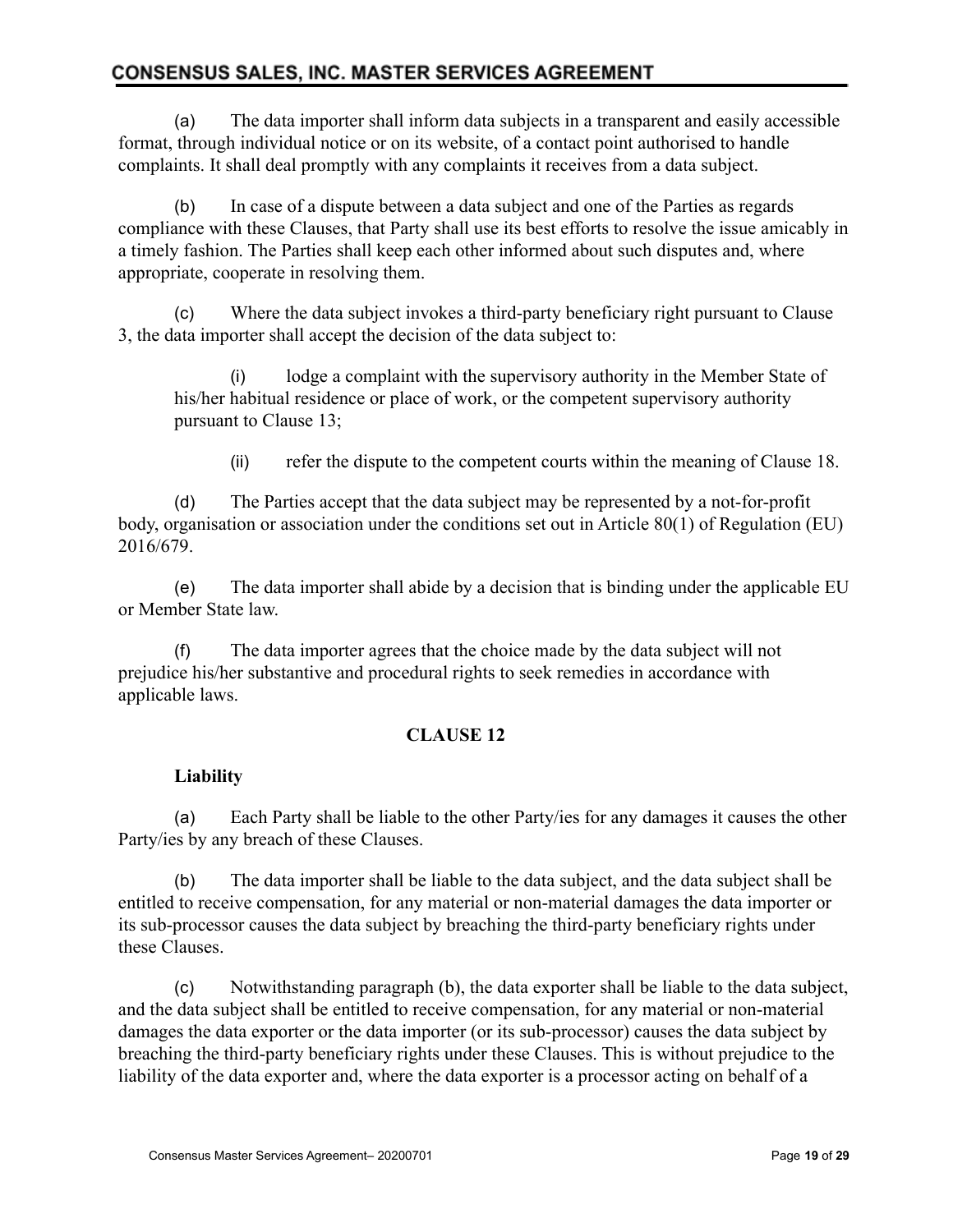controller, to the liability of the controller under Regulation (EU) 2016/679 or Regulation (EU) 2018/1725, as applicable.

(d) The Parties agree that if the data exporter is held liable under paragraph (c) for damages caused by the data importer (or its sub-processor), it shall be entitled to claim back from the data importer that part of the compensation corresponding to the data importer's responsibility for the damage.

(e) Where more than one Party is responsible for any damage caused to the data subject as a result of a breach of these Clauses, all responsible Parties shall be jointly and severally liable and the data subject is entitled to bring an action in court against any of these Parties.

(f) The Parties agree that if one Party is held liable under paragraph (e), it shall be entitled to claim back from the other Party/ies that part of the compensation corresponding to its/their responsibility for the damage.

(g) The data importer may not invoke the conduct of a sub-processor to avoid its own liability.

# **CLAUSE 13**

# **Supervision**

(a) Where the data exporter is established in an EU Member State: The supervisory authority with responsibility for ensuring compliance by the data exporter with Regulation (EU) 2016/679 as regards the data transfer, as indicated in Annex I.C, shall act as competent supervisory authority.

(b) The data importer agrees to submit itself to the jurisdiction of and cooperate with the competent supervisory authority in any procedures aimed at ensuring compliance with these Clauses. In particular, the data importer agrees to respond to enquiries, submit to audits and comply with the measures adopted by the supervisory authority, including remedial and compensatory measures. It shall provide the supervisory authority with written confirmation that the necessary actions have been taken.

# **SECTION III – LOCAL LAWS AND OBLIGATIONS IN CASE OF ACCESS BY PUBLIC AUTHORITIES**

# **CLAUSE 14**

### **Local laws and practices affecting compliance with the Clauses**

(a) The Parties warrant that they have no reason to believe that the laws and practices in the third country of destination applicable to the processing of the personal data by the data importer, including any requirements to disclose personal data or measures authorising access by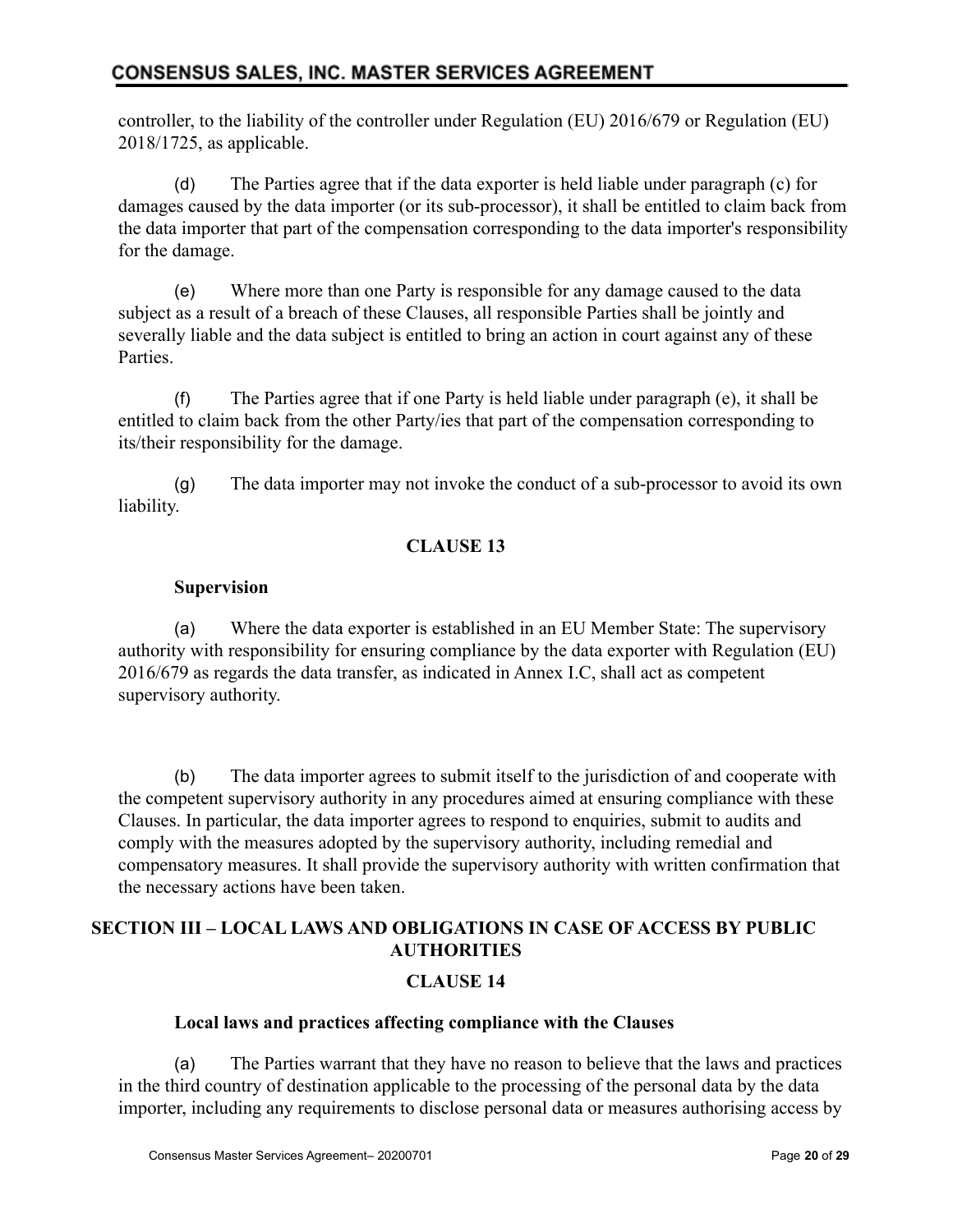public authorities, prevent the data importer from fulfilling its obligations under these Clauses. This is based on the understanding that laws and practices that respect the essence of the fundamental rights and freedoms and do not exceed what is necessary and proportionate in a democratic society to safeguard one of the objectives listed in Article 23(1) of Regulation (EU) 2016/679, are not in contradiction with these Clauses.

(b) The Parties declare that in providing the warranty in paragraph (a), they have taken due account in particular of the following elements:

(i) the specific circumstances of the transfer, including the length of the processing chain, the number of actors involved and the transmission channels used; intended onward transfers; the type of recipient; the purpose of processing; the categories and format of the transferred personal data; the economic sector in which the transfer occurs; the storage location of the data transferred;

(ii) the laws and practices of the third country of destination – including those requiring the disclosure of data to public authorities or authorising access by such authorities – relevant in light of the specific circumstances of the transfer, and the applicable limitations and safeguards;

(iii) any relevant contractual, technical or organisational safeguards put in place to supplement the safeguards under these Clauses, including measures applied during transmission and to the processing of the personal data in the country of destination.

(c) The data importer warrants that, in carrying out the assessment under paragraph (b), it has made its best efforts to provide the data exporter with relevant information and agrees that it will continue to cooperate with the data exporter in ensuring compliance with these Clauses.

(d) The Parties agree to document the assessment under paragraph (b) and make it available to the competent supervisory authority on request.

(e) The data importer agrees to notify the data exporter promptly if, after having agreed to these Clauses and for the duration of the contract, it has reason to believe that it is or has become subject to laws or practices not in line with the requirements under paragraph (a), including following a change in the laws of the third country or a measure (such as a disclosure request) indicating an application of such laws in practice that is not in line with the requirements in paragraph (a).

(f) Following a notification pursuant to paragraph (e), or if the data exporter otherwise has reason to believe that the data importer can no longer fulfil its obligations under these Clauses, the data exporter shall promptly identify appropriate measures (e.g. technical or organisational measures to ensure security and confidentiality) to be adopted by the data exporter and/or data importer to address the situation. The data exporter shall suspend the data transfer if it considers that no appropriate safeguards for such transfer can be ensured, or if instructed by the competent supervisory authority to do so. In this case, the data exporter shall be entitled to terminate the contract, insofar as it concerns the processing of personal data under these Clauses.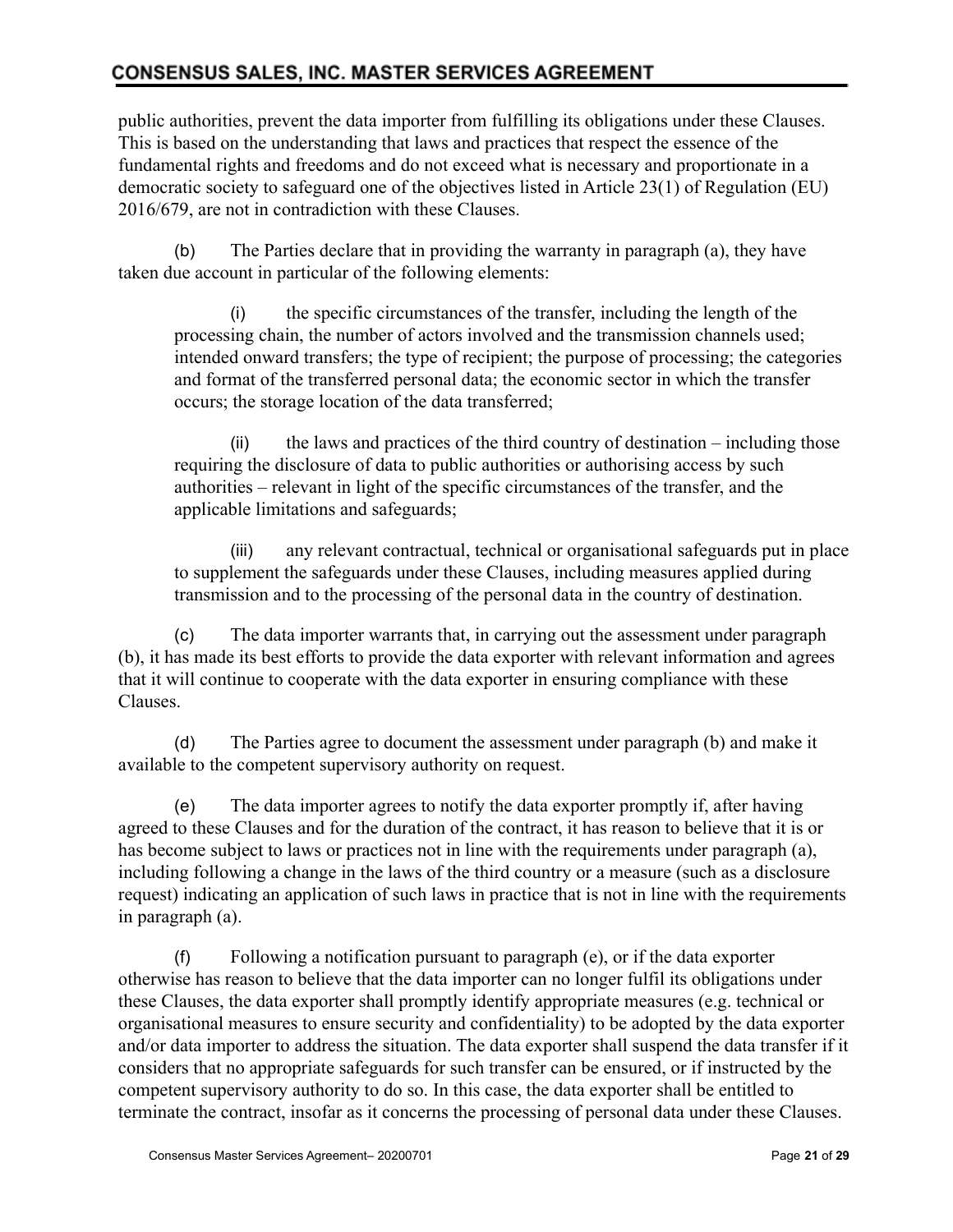If the contract involves more than two Parties, the data exporter may exercise this right to termination only with respect to the relevant Party, unless the Parties have agreed otherwise. Where the contract is terminated pursuant to this Clause, Clause 16(d) and (e) shall apply.

# **CLAUSE 15**

# **Obligations of the data importer in case of access by public authorities**

# **15.1 Notification**

(a) The data importer agrees to notify the data exporter and, where possible, the data subject promptly (if necessary with the help of the data exporter) if it:

(i) receives a legally binding request from a public authority, including judicial authorities, under the laws of the country of destination for the disclosure of personal data transferred pursuant to these Clauses; such notification shall include information about the personal data requested, the requesting authority, the legal basis for the request and the response provided; or

(ii) becomes aware of any direct access by public authorities to personal data transferred pursuant to these Clauses in accordance with the laws of the country of destination; such notification shall include all information available to the importer.

(b) If the data importer is prohibited from notifying the data exporter and/or the data subject under the laws of the country of destination, the data importer agrees to use its best efforts to obtain a waiver of the prohibition, with a view to communicating as much information as possible, as soon as possible. The data importer agrees to document its best efforts in order to be able to demonstrate them on request of the data exporter.

(c) Where permissible under the laws of the country of destination, the data importer agrees to provide the data exporter, at regular intervals for the duration of the contract, with as much relevant information as possible on the requests received (in particular, number of requests, type of data requested, requesting authority/ies, whether requests have been challenged and the outcome of such challenges, etc.).

(d) The data importer agrees to preserve the information pursuant to paragraphs (a) to (c) for the duration of the contract and make it available to the competent supervisory authority on request.

(e) Paragraphs (a) to (c) are without prejudice to the obligation of the data importer pursuant to Clause 14(e) and Clause 16 to inform the data exporter promptly where it is unable to comply with these Clauses.

# **15.2 Review of legality and data minimisation**

(a) The data importer agrees to review the legality of the request for disclosure, in particular whether it remains within the powers granted to the requesting public authority, and to challenge the request if, after careful assessment, it concludes that there are reasonable grounds to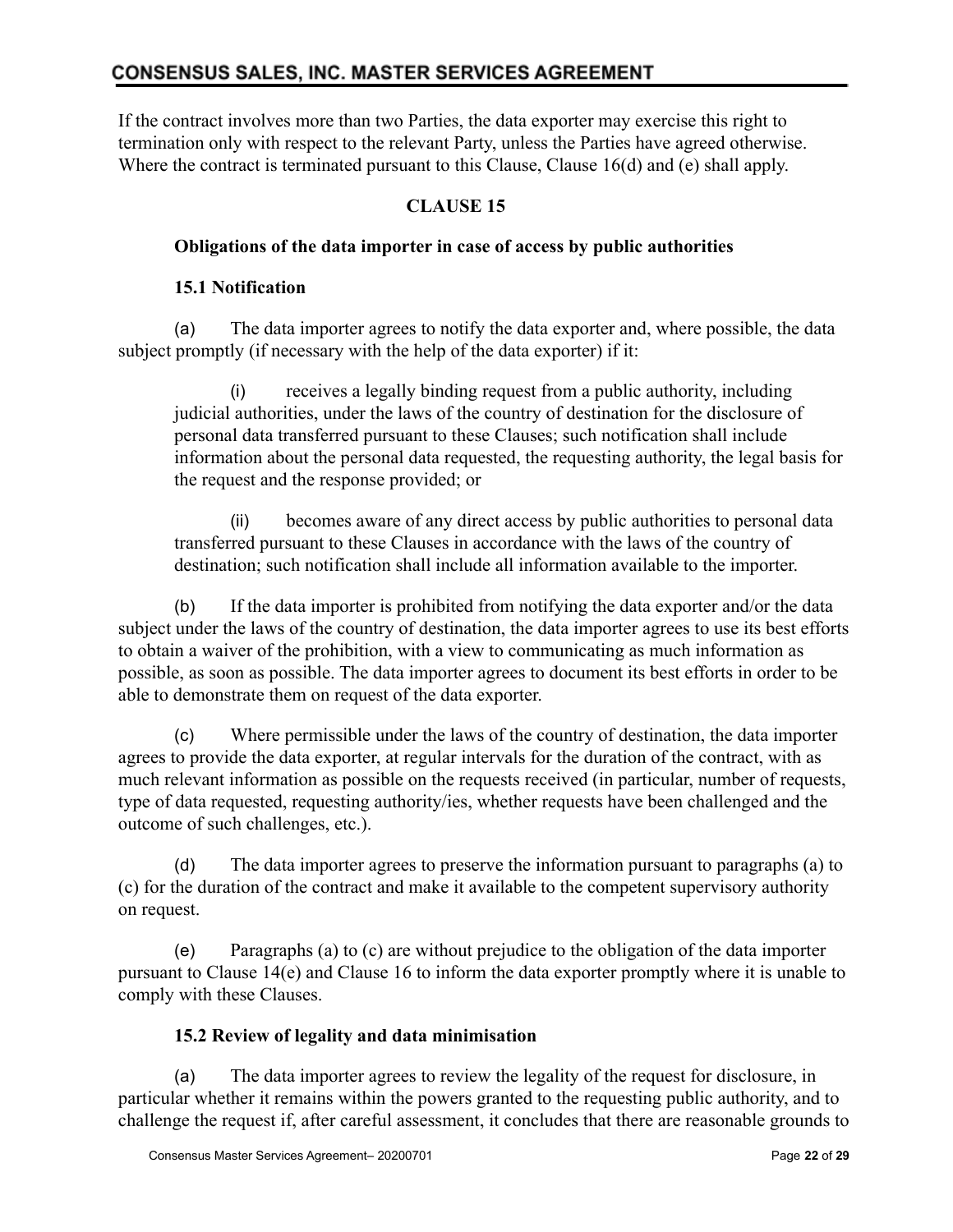consider that the request is unlawful under the laws of the country of destination, applicable obligations under international law and principles of international comity. The data importer shall, under the same conditions, pursue possibilities of appeal. When challenging a request, the data importer shall seek interim measures with a view to suspending the effects of the request until the competent judicial authority has decided on its merits. It shall not disclose the personal data requested until required to do so under the applicable procedural rules. These requirements are without prejudice to the obligations of the data importer under Clause 14(e).

(b) The data importer agrees to document its legal assessment and any challenge to the request for disclosure and, to the extent permissible under the laws of the country of destination, make the documentation available to the data exporter. It shall also make it available to the competent supervisory authority on request.

(c) The data importer agrees to provide the minimum amount of information permissible when responding to a request for disclosure, based on a reasonable interpretation of the request.

# **SECTION IV – FINAL PROVISIONS CLAUSE 16**

# **Non-compliance with the Clauses and termination**

(a) The data importer shall promptly inform the data exporter if it is unable to comply with these Clauses, for whatever reason.

(b) In the event that the data importer is in breach of these Clauses or unable to comply with these Clauses, the data exporter shall suspend the transfer of personal data to the data importer until compliance is again ensured or the contract is terminated. This is without prejudice to Clause 14(f).

(c) The data exporter shall be entitled to terminate the contract, insofar as it concerns the processing of personal data under these Clauses, where:

(i) the data exporter has suspended the transfer of personal data to the data importer pursuant to paragraph (b) and compliance with these Clauses is not restored within a reasonable time and in any event within one month of suspension;

(ii) the data importer is in substantial or persistent breach of these Clauses; or

(iii) the data importer fails to comply with a binding decision of a competent court or supervisory authority regarding its obligations under these Clauses.

In these cases, it shall inform the competent supervisory authority of such non-compliance. Where the contract involves more than two Parties, the data exporter may exercise this right to termination only with respect to the relevant Party, unless the Parties have agreed otherwise.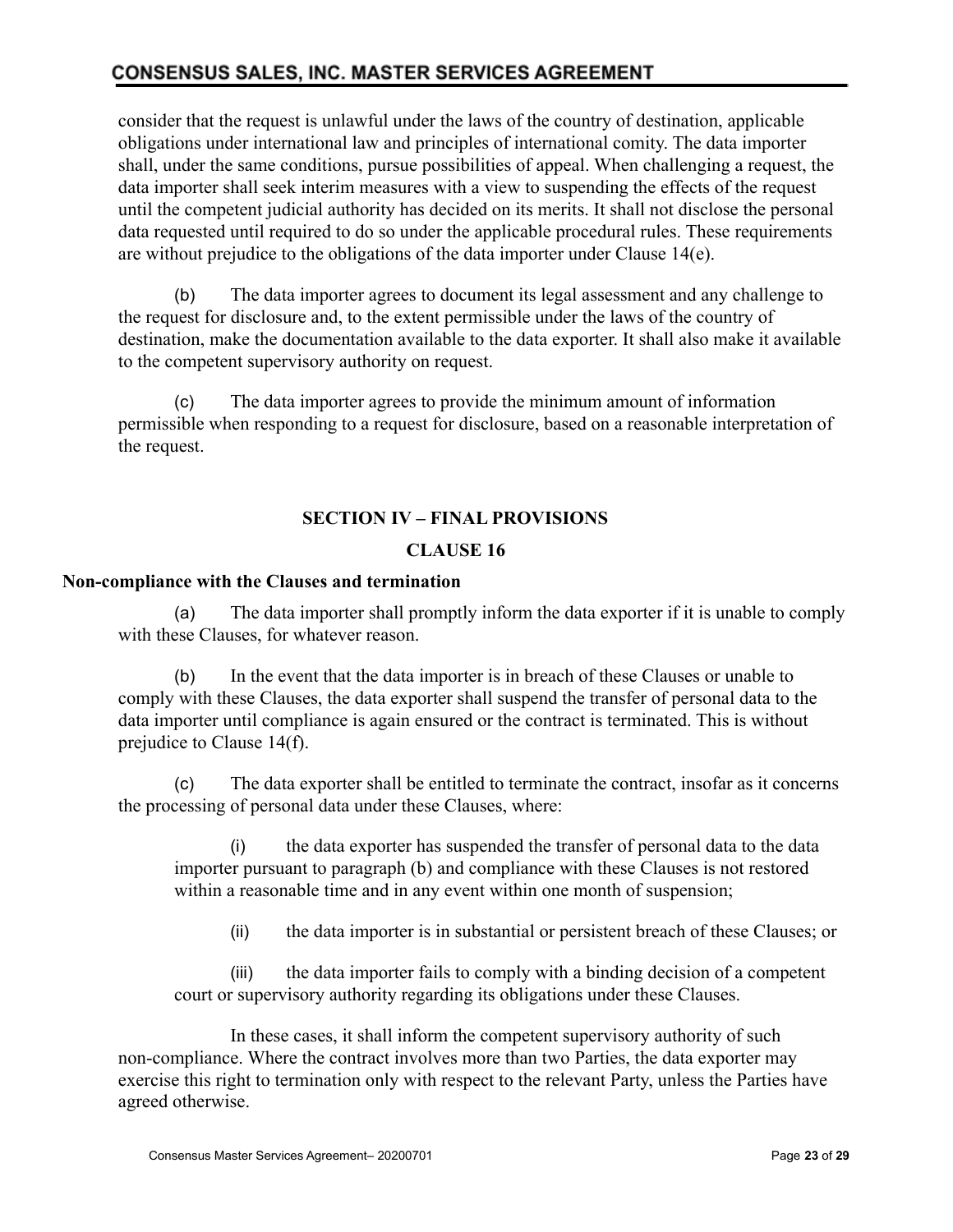(d) Personal data that has been transferred prior to the termination of the contract pursuant to paragraph (c) shall at the choice of the data exporter immediately be returned to the data exporter or deleted in its entirety. The same shall apply to any copies of the data. The data importer shall certify the deletion of the data to the data exporter. Until the data is deleted or returned, the data importer shall continue to ensure compliance with these Clauses. In case of local laws applicable to the data importer that prohibit the return or deletion of the transferred personal data, the data importer warrants that it will continue to ensure compliance with these Clauses and will only process the data to the extent and for as long as required under that local law.

(e) Either Party may revoke its agreement to be bound by these Clauses where (i) the European Commission adopts a decision pursuant to Article 45(3) of Regulation (EU) 2016/679 that covers the transfer of personal data to which these Clauses apply; or (ii) Regulation (EU) 2016/679 becomes part of the legal framework of the country to which the personal data is transferred. This is without prejudice to other obligations applying to the processing in question under Regulation (EU) 2016/679.

# **CLAUSE 17**

# **Governing law**

These Clauses shall be governed by the law of one of the EU Member States, provided such law allows for third-party beneficiary rights. The Parties agree that this shall be the law of the Netherlands.

# **CLAUSE 18**

# **Choice of forum and jurisdiction**

(a) Any dispute arising from these Clauses shall be resolved by the courts of an EU Member State.

(b) The Parties agree that those shall be the courts of Amsterdam in the Netherlands.

(c) A data subject may also bring legal proceedings against the data exporter and/or data importer before the courts of the Member State in which he/she has his/her habitual residence.

(d) The Parties agree to submit themselves to the jurisdiction of such courts.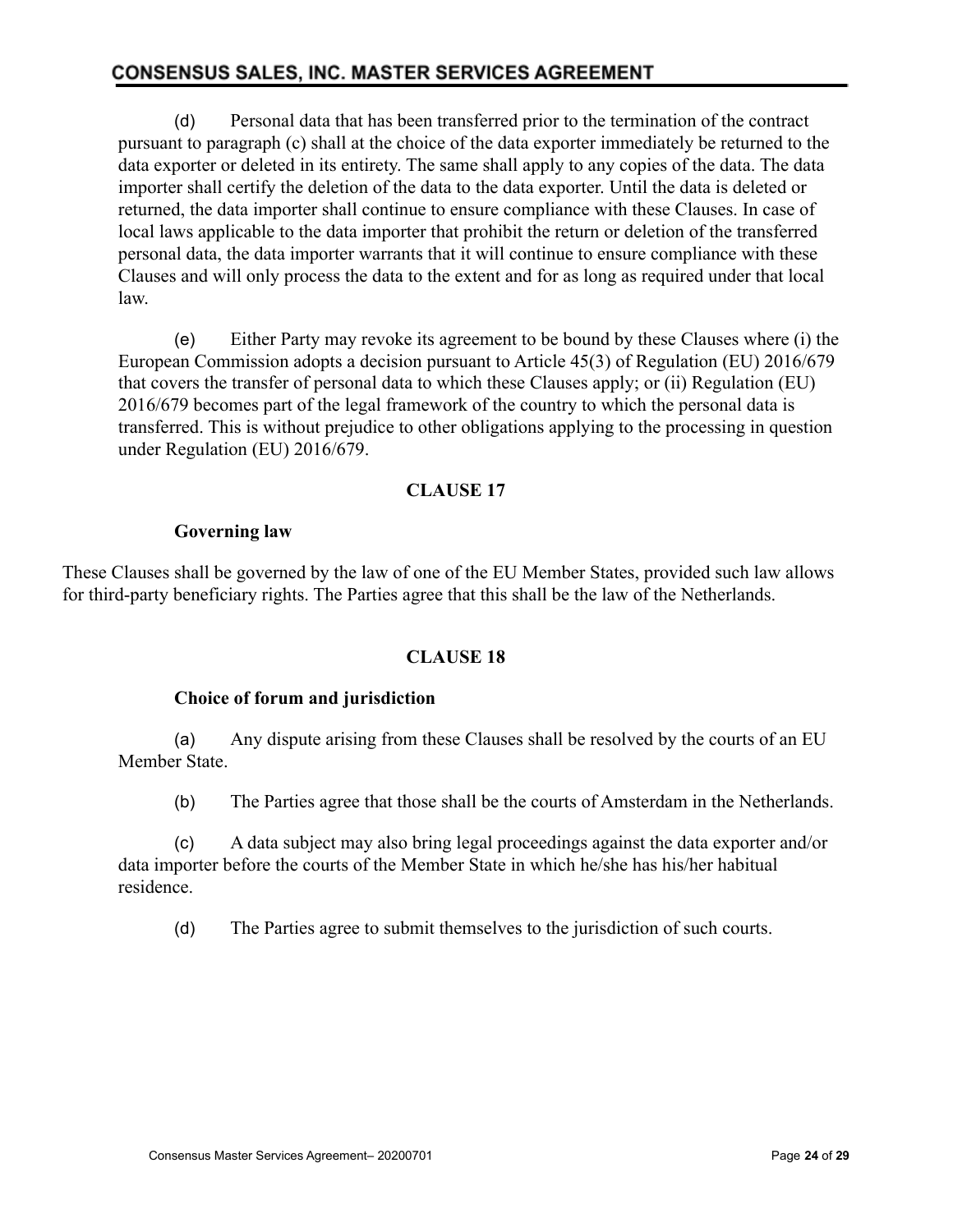# **ANNEX I**

### **A. LIST OF PARTIES**

**Data exporter(s):** [*Identity and contact details of the data exporter(s) and, where applicable, of its/their data protection officer and/or representative in the European Union*]

1. Name: See Customer notice information in the Agreement

Address: See Customer notice provisions in the Agreement

Contact person's name, position and contact details: Data exporter can be contacted through the contact details set out in the notice provisions of the Agreement.

Activities relevant to the data transferred under these Clauses: The provision of the Services as described in the Agreement.

Signature and date:

Role: Controller.

2. …

**Data importer(s):** [*Identity and contact details of the data importer(s), including any contact person with responsibility for data protection*]

1. Name: Consensus Sales, Inc.

Address: 1633 W. Innovation Way, 5<sup>th</sup> Floor, Lehi, UT 84043

Contact person's name, position and contact details: Matt Carlson, matt.carlson@goconsensus.com

\_\_\_\_\_\_\_\_\_\_\_\_\_\_\_\_\_\_\_\_\_\_\_\_\_\_\_\_\_\_\_\_\_\_

Activities relevant to the data transferred under these Clauses: Consensus Sale, Inc. is a provider of a SaaS platform where users can create interactive video demonstrations for distribution in the pre-sales process to potential customers.

Signature and date:

Date:

Role: Processor.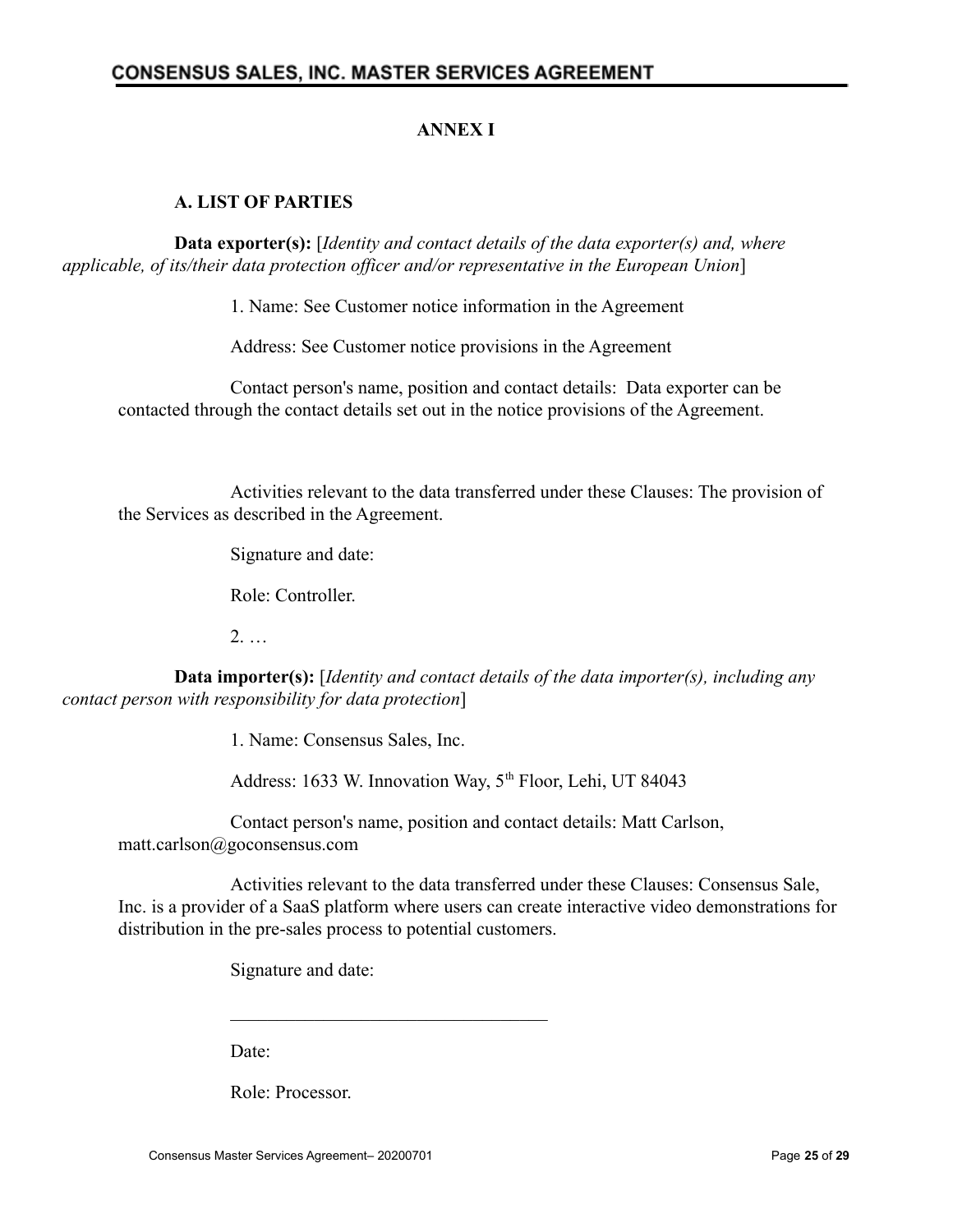2. …

# **B. DESCRIPTION OF TRANSFER**

*Categories of data subjects whose personal data is transferred*

Personal Data transferred relates to the following categories of data subjects: Customer employees, contractors, customers, business partners, or other individuals whose Personal Data is necessary to process in order to perform the Services as provided under the Agreement.

*Categories of personal data transferred*

Contact information, Job Title, Geo-location (from IP address)

*Sensitive data transferred (if applicable) and applied restrictions or safeguards that fully take into consideration the nature of the data and the risks involved, such as for instance strict purpose limitation, access restrictions (including access only for staff having followed specialised training), keeping a record of access to the data, restrictions for onward transfers or additional security measures.*

No sensitive data collected.

*The frequency of the transfer (e.g. whether the data is transferred on a one-off or continuous basis).*

Continuous process

*Nature of the processing*

Data is used for communications, authentication, and tracking/analytics.

*Purpose(s) of the data transfer and further processing*

To facilitate the functionality of the SaaS platform

*The period for which the personal data will be retained, or, if that is not possible, the criteria used to determine that period*

Personal data is retained for the life of the customer relationship, when the customer relationship ends the data is purged.

*For transfers to (sub-) processors, also specify subject matter, nature and duration of the processing*

- a) Transfers to subprocessors:AWS Hosting provider for SaaS platform
- b) Hubspot Consensus' CRM
- c) SendGrid Sending transactional emails.
- d) Google Workspace Customer communications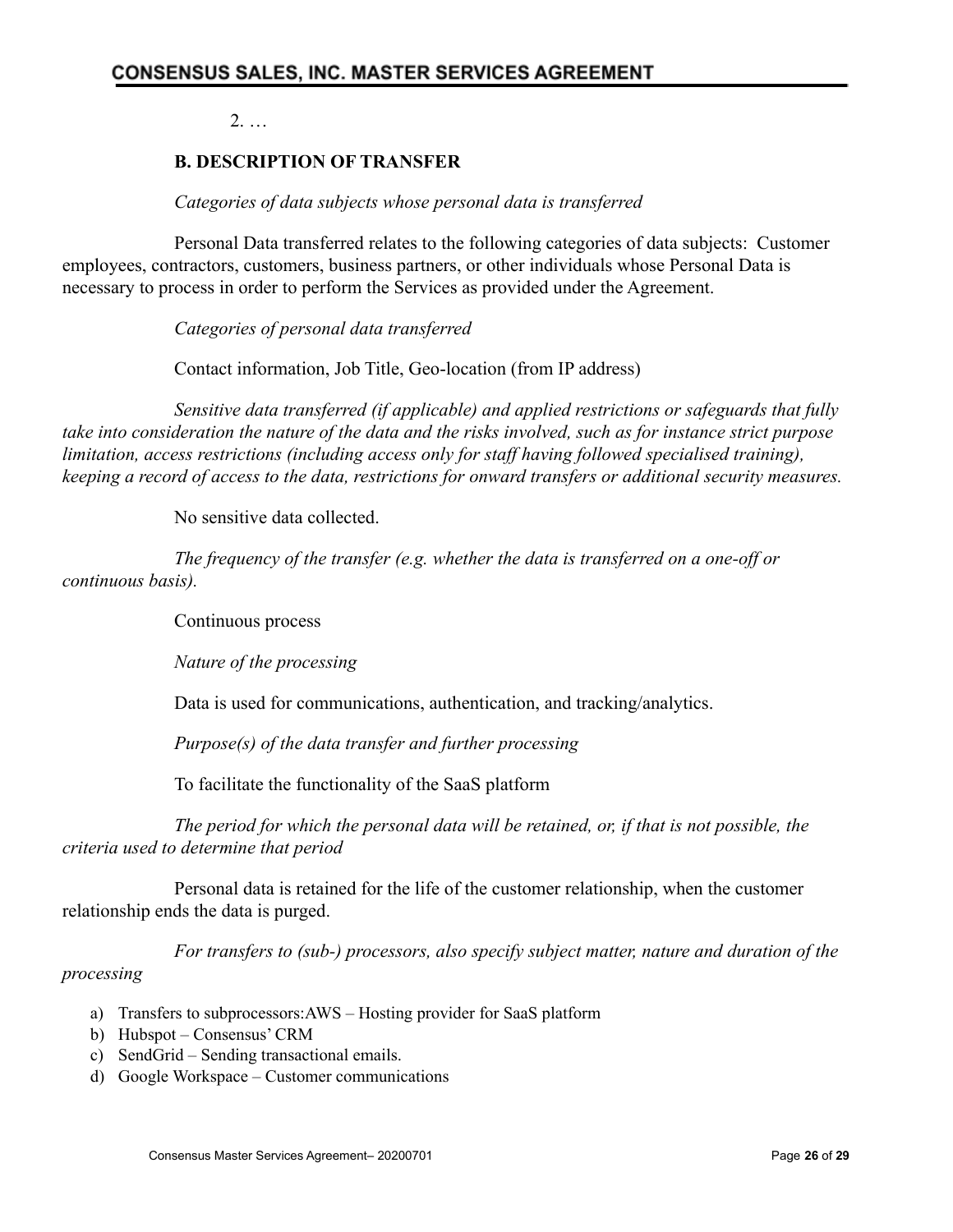# **C. COMPETENT SUPERVISORY AUTHORITY**

*Identify the competent supervisory authority/ies in accordance with Clause 13*

The competent supervisory authority is the Dutch Supervisory Authority (Autoriteit Persoonsgegevens).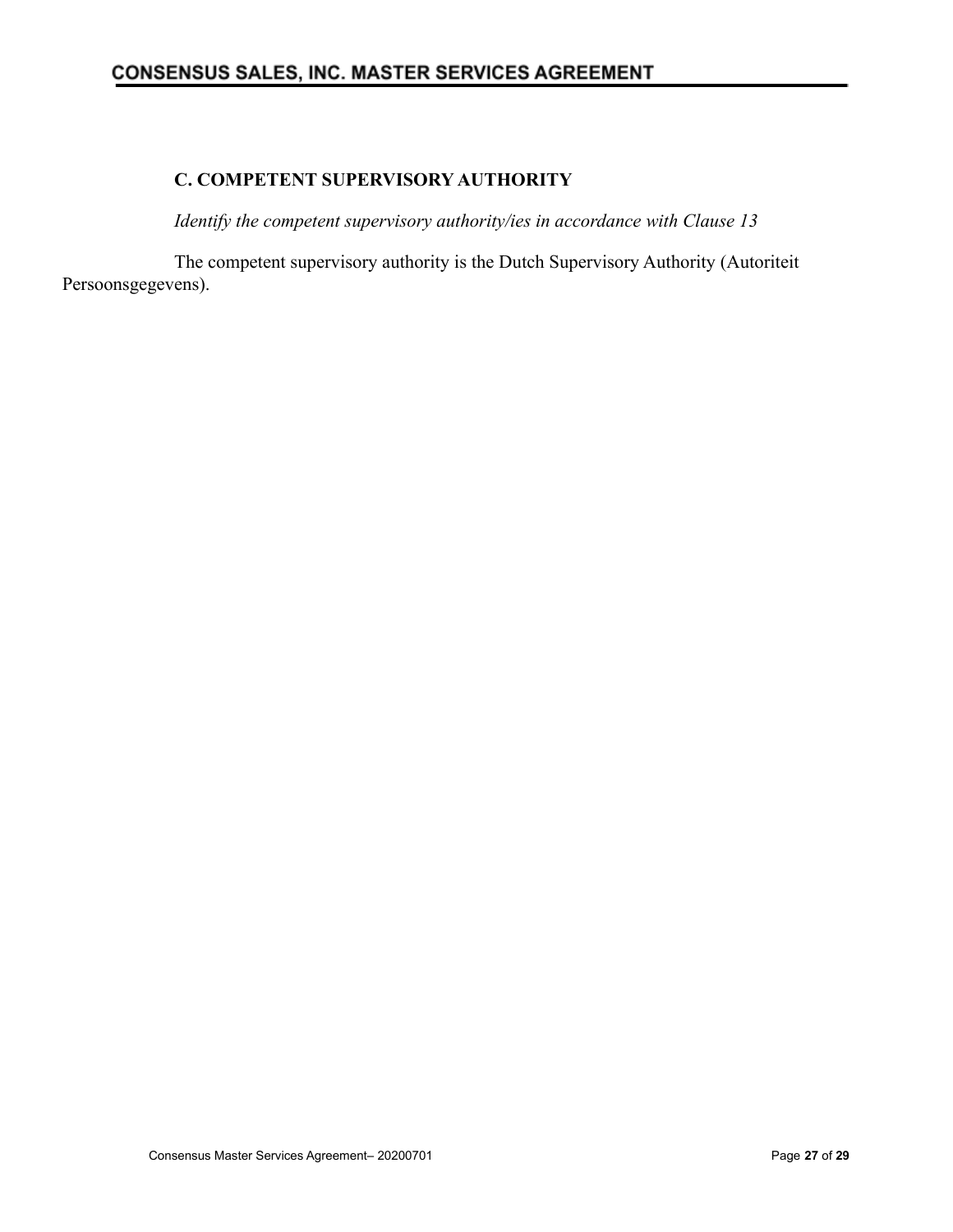# **ANNEX II**

# **TECHNICALAND ORGANISATIONAL MEASURES INCLUDING TECHNICALAND ORGANISATIONAL MEASURES TO ENSURE THE SECURITY OF THE DATA**

*Description of the technical and organisational measures implemented by the data importer(s) (including any relevant certifications) to ensure an appropriate level of security, taking into account the nature, scope, context and purpose of the processing, and the risks for the rights and freedoms of natural persons.*

Consensus uses the following organizational procedures to ensure appropriate levels of security:

- AES 256 bit encryption at rest and in transit
- Redundancy, HA/DR, and Consensus segments data within our platform per customer so confidentiality, and integrity is ensured.
- Full backups weekly and incremental backups daily. Consensus retains this data for a rolling period in order to maintain restoration ability fully.
- Full internal infrastructure audits, as well as 3rd party audits.
- Consensus offers SSO functionality as well as full role based authentication. All user activity and transactions are logged internally.
- AES 256 bit encryption via AWS in transit
- AES 256 encryption at rest using AWS standards
- Consensus leverages AWS for all data processing and Consensus can provide AWS physical security documentation if requested.
- Consensus logs all events in platform at a transactional level. Consensus also log all internal events, changes, and updates for both production and sandbox environments.
- Consensus maintains a full change management policy and procedures policy. This tracks Consensus' default "known good" config as well as documenting all changes, updates and fixes made outside of the default config.
- Consensus has a full IT/IS Security policy that is reviewed and updated regularly per SOC2 guidelines.
- Currently going through SOC2 Certification process.

### **ANNEX III**